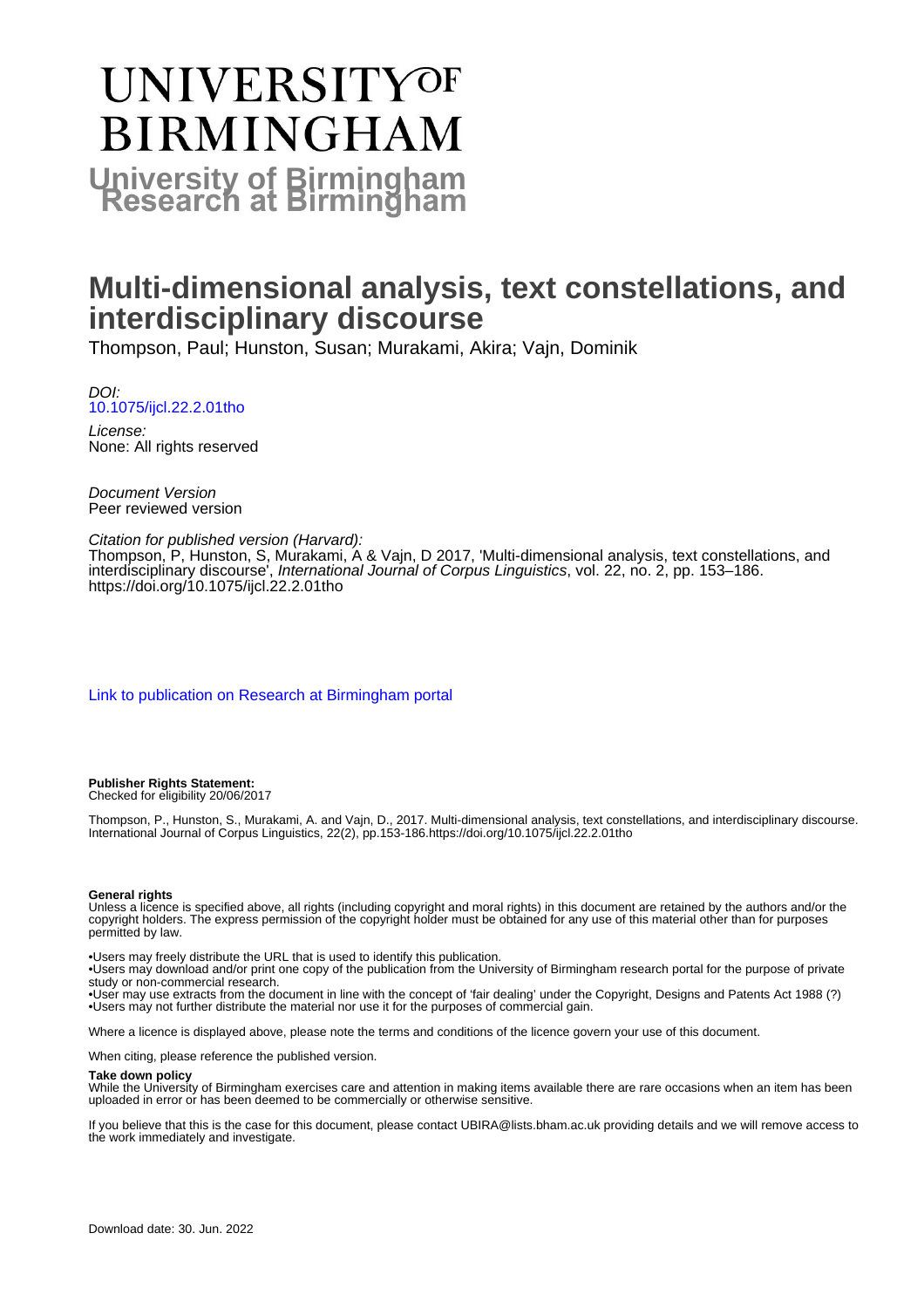# **Multi-dimensional Analysis, Text Constellations, and Interdisciplinary Discourse**

Susan Hunston, Akira Murakami, Paul Thompson and Dominik Vajn

### **Abstract**

Multi-Dimensional Analysis (MDA) has been widely used to explore register variation. This paper reports on a project that uses MDA in an innovative fashion, in order to explore the features of interdisciplinary research discourse in a particular broad academic domain. Firstly, MDA is used to identify dimensions of variation in a corpus of eleven thousand journal articles in the domain of environmental studies, from a mixture of monodisciplinary and interdisciplinary journals. We then focus on the texts published in one journal, Global Environmental Change, in the period 1990-2010. This is an interdisciplinary journal and it might therefore be expected that the papers within it diverge in terms of disciplinary approach sufficiently to produce differences that are analogous to register differences. On the other hand, those 'registers' cannot be identified on external criteria, as they do not explicitly state their disciplinary derivation, so an alternative approach is required: an inductive approach. Instead of identifying registers on external criteria and comparing them, we use the dimensional profiles of individual texts to identify clusters of texts, here termed 'constellations', that share combinations of features and that might therefore be said to constitute a distinct 'register'. Using this methodology, we have derived six constellations of texts within an interdisciplinary journal, distinguished by their dimensional profile. Analysis of each of the constellations indicates that they consist of texts that have commonalities in their approaches to research approaches, based around: the development of predictive models; quantitative and historical research; discussions of theory and policy; and humanenvironment studies that focus on individual voices. The identification of these constellations could not have been achieved through an a priori categorisation of texts.

### **1. Introduction**

Since its inception in the 1980s (Biber 1988), Multi-Dimensional Analysis (MDA) has been extensively used to explore register variation. It has two main advantages over other approaches to the study of variation: it makes no a priori assumptions about how registers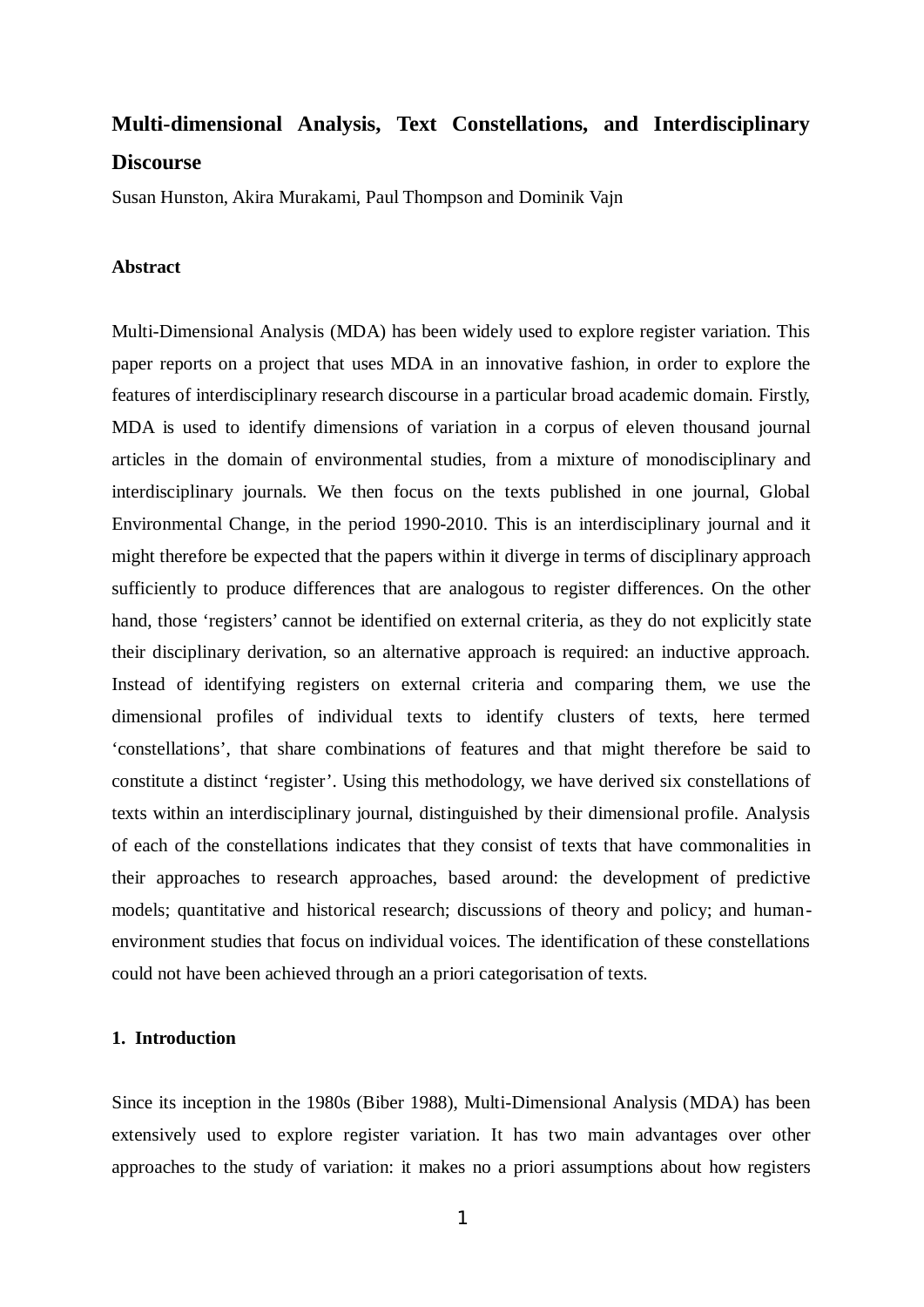will be different from one another, and it can target a large number of features simultaneously, rather than focusing on a few (often more or less arbitrarily selected) features. MDA has proven so successful in demonstrating the dimensions of variation between clearly distinctive registers, such as 'news reports' versus 'telephone conversations', that its principles have been adopted to show variation between corpora of texts that might be expected to vary in a less extreme way, such as research articles, textbooks and essays written in different academic disciplines (e.g. Biber 2006; Hardy & Römer 2013; Gardner, Biber & Nesi 2015).

The project reported in this paper uses MDA, and combines the methodology central to that tradition with substantial innovation. The corpus is unusually, though not uniquely (see, for example, Friginal & Weigle 2014), broadly homogeneous in topic, comprising research articles published in eleven journals that focus on environmental concerns. As is usual in MDA, factor analysis is used to identify dimensions, and the dimensions are used to compare sub-corpora; in this case, each sub-corpus is one journal. As all the texts are academic in nature, and are concerned with similar issues, a considerable degree of overlap is expected between the sub-corpora. Our purpose in using MDA is to ascertain the degrees of linguistic variation between and within the eleven journals.

The second part of the study overturns the methodological assumption underpinning previous research using MDA, that registers are identified on external criteria and compared. The investigation uses the texts published in only one journal: *Global Environmental Change*. This is a self-proclaimed interdisciplinary journal and it might therefore be expected that the papers within it diverge in terms of disciplinary approach sufficiently to produce differences that are analogous to register differences. On the other hand, those 'registers' cannot be identified on external criteria: for example, most of the papers do not advertise themselves explicitly as deriving from one discipline or another. Our aim, then, is to use the dimensional profiles of individual texts to identify clusters of texts, here termed 'constellations', that share combinations of features and that might therefore be said to constitute a distinct 'register'. Using this methodology, we have derived constellations of texts within an interdisciplinary journal, distinguished by their dimensional profile.

The research questions to be addressed in this paper are:

- In a corpus comprising full-length research papers from 11 journals on the topic of environmental studies, what dimensions of variation are observable?
- On the basis of these dimensions, how distinct is each journal? In particular, are those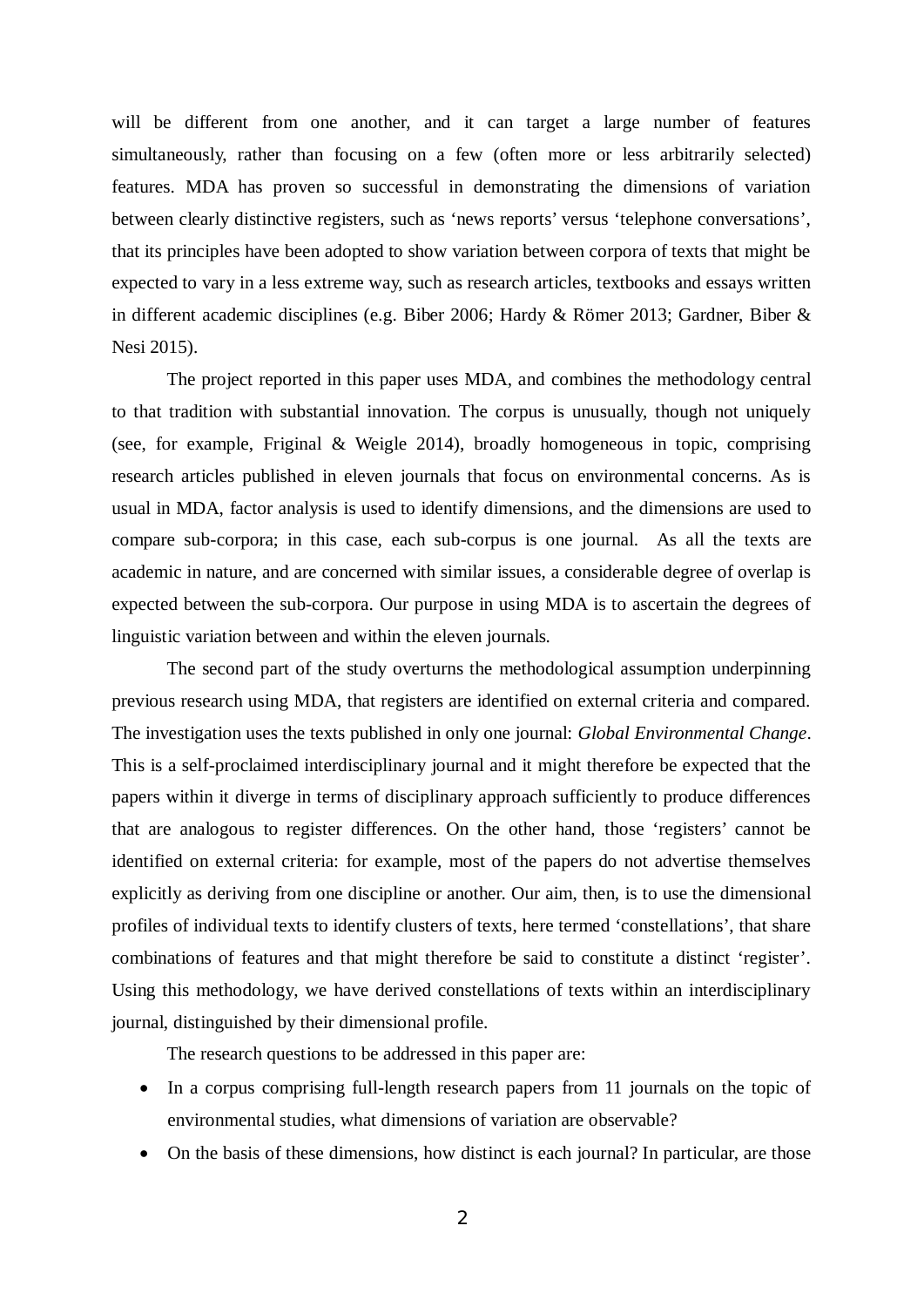journals designated 'interdisciplinary' demonstrably different from the others?

· When the novel methodology proposed by this paper is applied to the texts in *Global Environmental Change*, what constellations of texts can be observed and how can they be interpreted?

#### **2. Theoretical Background**

#### **2.1** Multi-Dimensional Analysis

Register is, as Egbert et al. (2015: 1817) note, 'one of the most important predictors of linguistic variation'. It has been defined as 'variation according to use' (Halliday & Hasan 1990:41) or 'situationally defined varieties' (Biber et al. 2015: 13). Multi-Dimensional analysis is a method of comparing registers 'with respect to sets of co-occurring linguistic features' (Biber 2006: 178) and is based on the theory that these patterns of co-occurrence covary with the 'functional dimensions of texts' (Friginal & Weigle 2014, citing Grieve et al. 2010). It is a bottom-up, data-driven form of analysis, that relies on the outcome of factor analysis to identify which bundle(s) of features will distinguish between two given registers. Possibly its most striking insight (Biber 1985; 1988), is that registers appear in different configurations along different dimensions, so that the distinguishing features of registers are indeed multi-dimensional.

As noted above, MDA was first used to distinguish between registers that would be expected to be very different from each other, based on their very different contexts of production and reception. Subsequently its use has been extended. Of most relevance to this paper, it has been used extensively to study variation in academic discourse, for example comparing professional writing in academic disciplines (Biber et al. 1998; Biber 2006; Kanoksilapatham 2007), sub-disciplinary variation (Gray 2013; 2015), student writing in different disciplines (Hardy & Römer 2013; Gardner et al. 2015; Hardy & Friginal 2016), and L2 writing (Friginal & Weigle 2014). These studies use the same methodology as Biber's original study to derive 'new' dimensions, that is, dimensions that are different from the ones proposed in Biber (1988) and that depend on the variation identifiable in the given corpus. For example, Hardy and Römer (2013) identify four dimensions that distinguish between disciplines represented in the MICUSP corpus (2009). Ten disciplines are compared in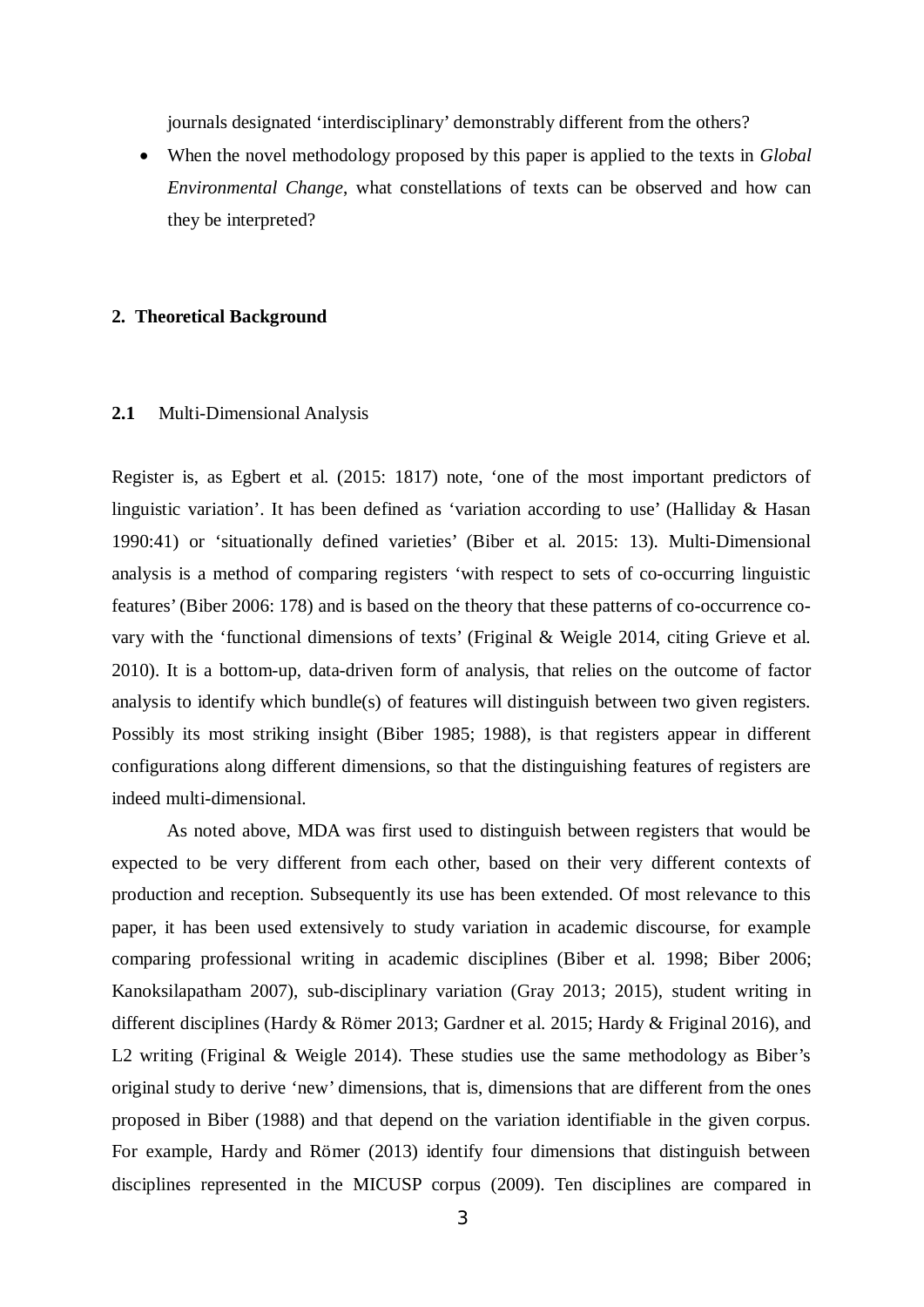relation to these dimensions. The configuration of disciplines is different in each dimension.

It is apparent that MDA may be applied to studies of variation that are more finelygrained than the original register studies. Gray (2013), for example, distinguishes 'types' of research article (theoretical, qualitative and quantitative) and considers each type a 'register', placing that word in inverted commas: each type is a register in MD terms if not in other terms. Even further removed from archetypal register variation is Friginal & Weigle's (2014) comparison of L2 texts. The key variables in this relatively homogeneous corpus are: the point in the academic semester at which the texts were written; and the assessment scores that they were given. Friginal & Weigle identify four dimensions and use them to track student progress. Dimension 1, for example, distinguishes 'involved' and 'informational' writing. As students progress over time, their writing becomes more informational, and the essays with the higher grades are also more informational than involved.

What all the above studies have in common is that a division between registers is made prior to the application of MDA. In other words, the methodology relies on comparison between sub-corpora that have been identified on external criteria. The discipline to which a research article belongs may be identified by the title of the journal in which it is published, for example. Where no external criteria are available, substitutes for these criteria are used to impose sub-corpus divisions. Biber et al. (2015), for example, aiming to produce a 'corpusbased taxonomy of web registers', train readers to assign web texts to register categories, and the final categories are based on levels of agreement between readers. Gray (2013, 2015) follows an established ESP (English for Specific Purposes) practice of consulting subject specialist informants (Huckin & Olsen 1984) when deciding which journals to sample for each discipline and also how to distinguish the types of research article. As will be described in more detail below, in designing our research project, we have decided to revise the usual MDA methodology to a new purpose, in the following way. When applying MDA to the journal *Global Environmental Change* we have not taken the prior step of dividing the texts into groups. We have made an alternative use of MDA to derive constellations of texts in a 'bottom-up' way (cf. Biber 1989). This, we believe, is in keeping with the data-driven ethos that is at the heart of the MD method.

### **2.2** Disciplinary variation

In addition to the MDA studies mentioned in the previous section, there has been a plethora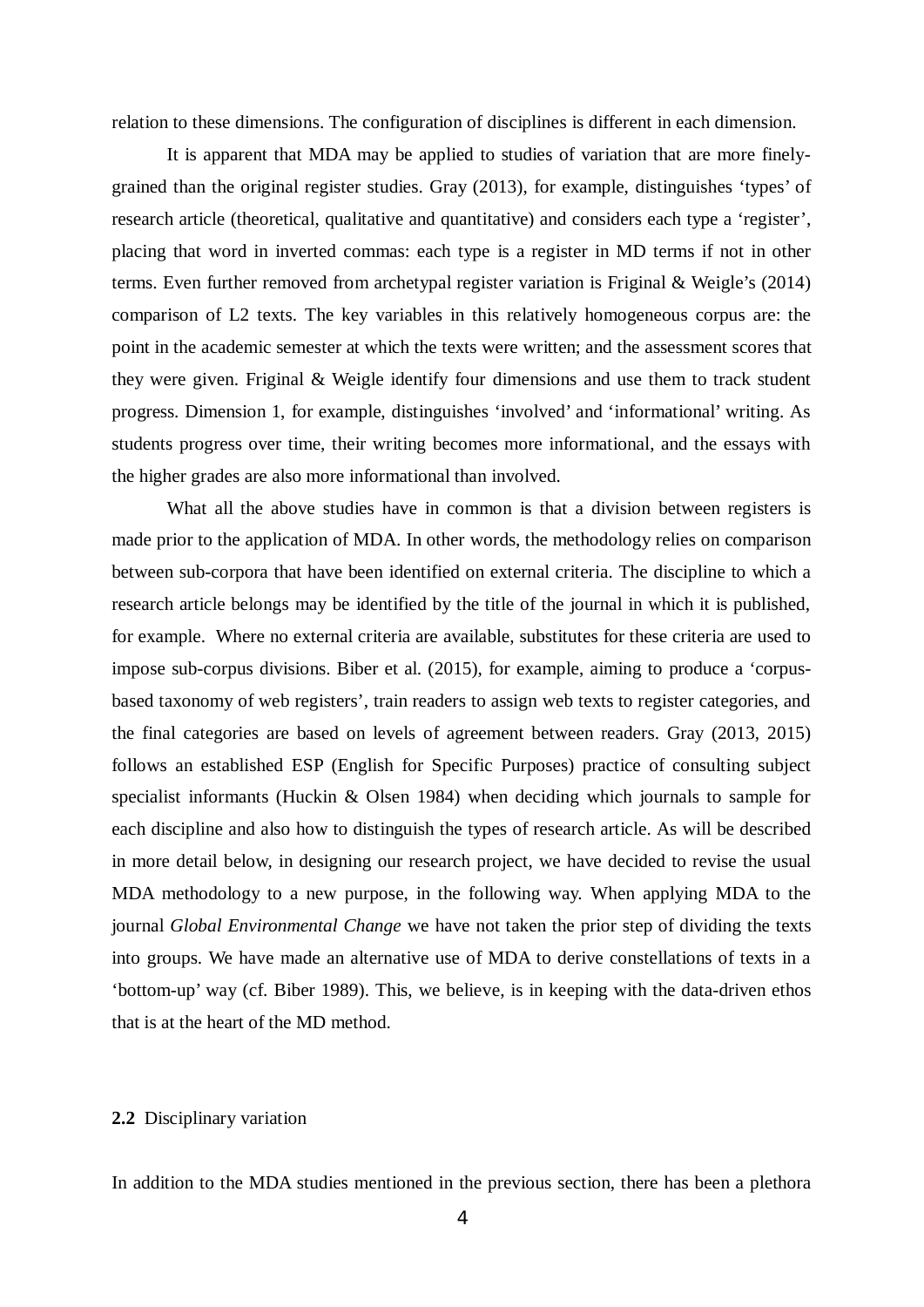of corpus-based linguistic studies of disciplinary variation. They have been primarily motivated by the needs of Languages for Special Purposes teachers (LSP) and materials developers (particularly in the field of English for Academic Purposes) for more accurate descriptions of language use in specific discourses.

The increasing availability of texts in digital form, and of corpus analysis tools and techniques has led to the uptake of corpus linguistic methods for the investigation of disciplinary variation. While there have been studies of disciplinary variation in spoken genres (for example, Poos and Simpson 2002 or Csomay 2002)), the bulk of academic corpus research has focused on written language. Hyland, perhaps most notably, has used a corpus of 240 research articles (1.4 million words) with 30 research papers from each of eight disciplines in the sciences, engineering, social sciences, and humanities, to investigate a range of features including: citations (Hyland 2001a), engagement features (Hyland 2001b) and lexical bundles (Hyland 2008). Other examples of corpus-based disciplinary variation studies are: Hu and Wang (2014) have also looked at citation practices across disciplines, as well as first language, in a corpus of 84 research articles; Groom (2005) explored phraseology in History and Literature reviews and articles; Charles (2006) examined finite reporting clauses followed by that in a corpus of politics and material science theses. As well as studies which focus on variation between disciplines, there have been some that have looked at variation within a discipline, such as McGrath's (2016) investigation of self-mentions in anthropology and history research articles.

In these studies, the concept of discipline has generally been assumed rather than problematised. A rare exception is Mauranen (2006) who observes that disciplines are often defined on institutional criteria with contestation over the hierarchical structuring of disciplinary categories and these vary between cultures and over time. Mauranen chooses to distinguish between two broad disciplinary domains: Natural Sciences & Technology, and Social Sciences & Humanities. These are by no means the only divisions possible. Other academic corpus developers divide the scientific cake into:

- · Applied Sciences and Professions; Humanities; Social Sciences; Natural/Formal Sciences (Ackermann and Chen 2013)
- Arts and Humanities; Life Sciences; Physical Sciences; Social Sciences (Alsop & Nesi 2009)

These competing taxonomies suggest that plotting the disciplinary map is far from straightforward. It might in fact be more true to say that, just as disciplines as discrete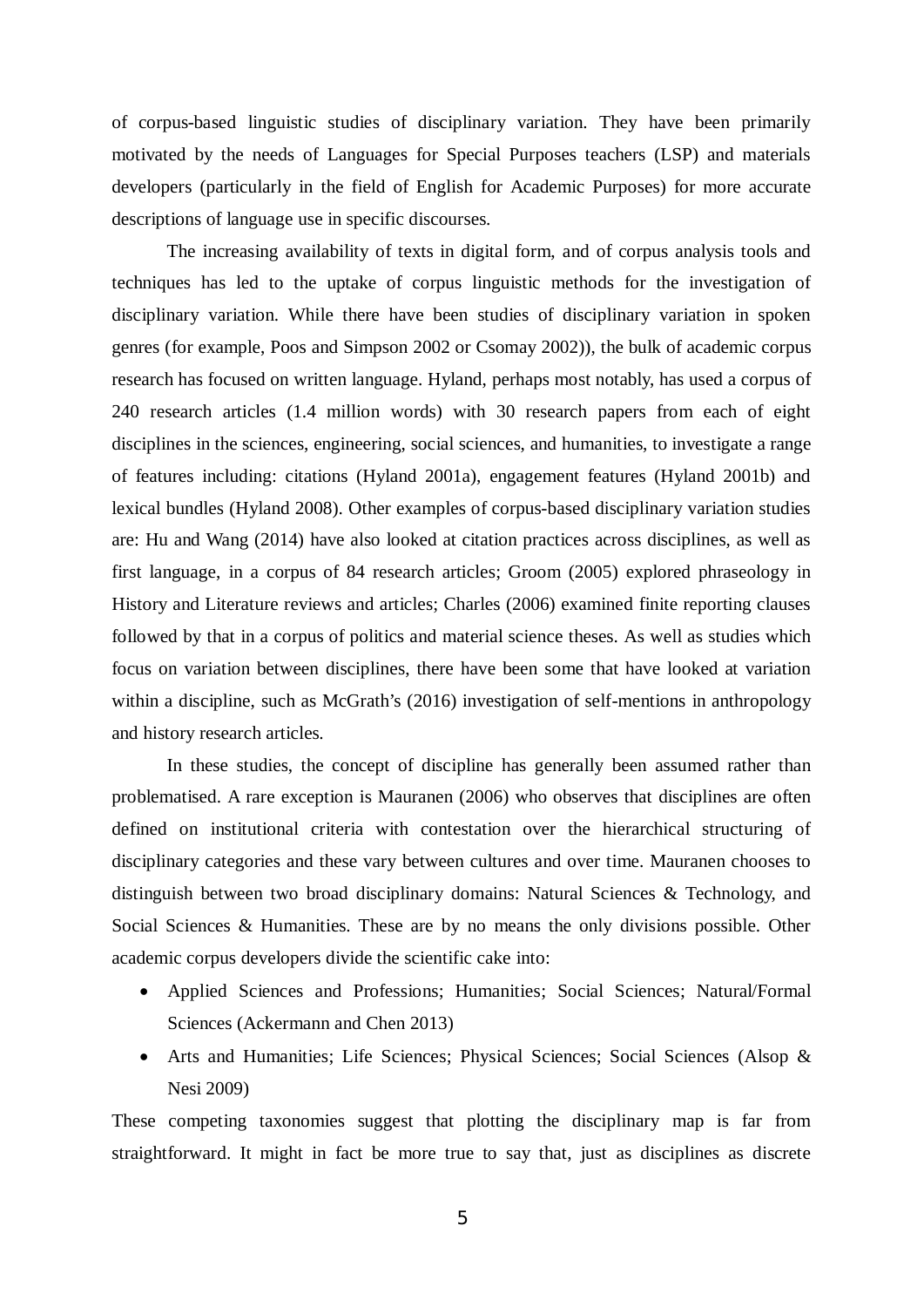organizational units may be a construct of institutions such as universities, so disciplines as discrete discourses may be a construct of the comparative linguistic research carried out on them.

An alternative, inductive approach is taken by Durrant (2015) in his study of fourword bundles in the BAWE corpus (Alsop & Nesi 2009). Rather than first assigning each text to a disciplinary category, Durrant quantifies all four-token sequences in 1588 texts, and calculates the number of sequences shared between each text and the others. He then clusters the texts according to their similarities and arrives at what he describes as 'emergent disciplinary groupings' (ibid:6). These groupings do resemble traditional divisions into 'hard' and 'soft' disciplines (Biglan 1973) but they are derived from the data rather than from a division of the corpus on external criteria. Although we are working with dimensions rather than n-grams, our work has this in common with Durrant's, that we identify groups of texts in a data-driven way.

#### **3. The Birmingham-Elsevier Environment Corpus**

The corpus compiled for this project, the **Birmingham-Elsevier Environment Corpus**, consists of specialized texts amounting to just over 50 million tokens. It comprises papers from the journal *Global Environmental Change* (hereafter, GEC) and from 10 other journals that relate either to the field of environmental science / environmental studies, or to disciplines that themselves are often included in environmental studies (life sciences, economics, social sciences). The journals were selected from those published by our partners in the project, Elsevier.<sup>1</sup> From the perspective of a journal publisher, the high rate of failure of interdisciplinary journals is perplexing and challenging and so there is a need for a better understanding of what constitutes success and failure; $\hat{i}$  in response to this we selected as the primary object of our study a journal – GEC – that Elsevier UK identify as successful, as it has appeared continuously over more than two decades and has maintained its broad, interdisciplinary appeal. To set this journal in the context of other journals in the same domain and to facilitate a contrast between mono- and inter-disciplinarity, we then identified five monodisciplinary journals and five interdisciplinary ones, in addition to GEC.

Typically, as stated in the previous section, corpus studies of disciplinary variation have selected texts for corpus inclusion by identifying journals that are deemed central to the 'discipline', using strategies such as asking specialist informants to identify key journals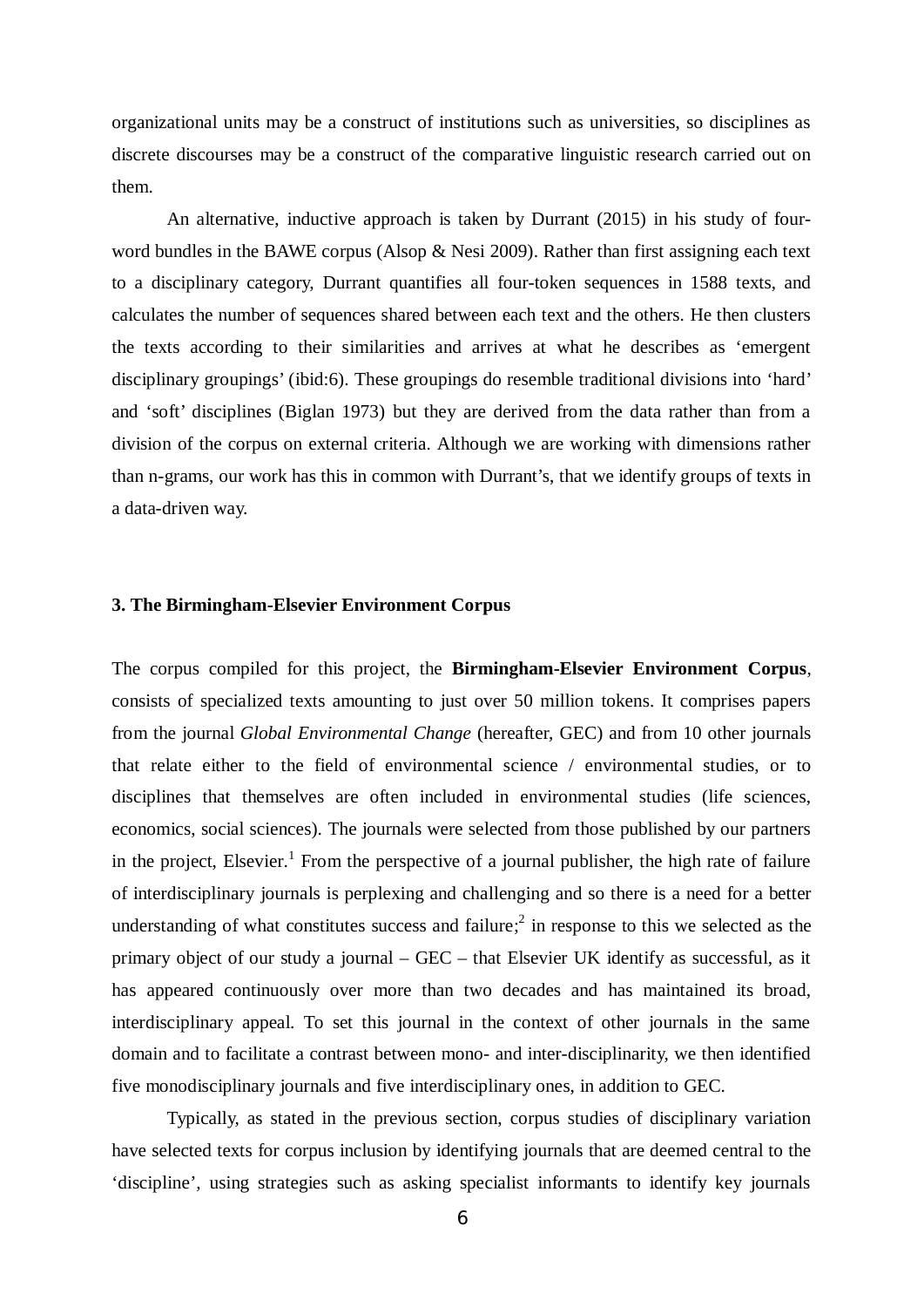(Hyland 2000), or looking at impact factor scores in order to identify the most 'valued' journals within a discipline (Giannoni 2010). Prior research on disciplines therefore depends on selectivity to ensure prototypicality in the demarcation of disciplines.

This study breaks with that tradition. Selection appears only on three points: the choice of journals, the time period, and the exclusion of texts within each volume that did not constitute a full-length research article. Otherwise we have included all the research papers published in eleven journals in a given time period (with extra for one journal), in order to capture variation within the complete array. There is no attempt to achieve a corpus of prototypical articles.

We did, however, attempt to include both mono- and inter-disciplinary journals, and here we did use external criteria. To classify and therefore select the journals we used: (i) normalized subject counts in Scopus<sup>3</sup> and (ii) the use of a clustering coefficient on citations. In the first step, if a journal is assigned to a larger number of subjects than a typical journal in the same field, it was considered interdisciplinary, while if it belonged to a smaller number of subjects, it was considered monodisciplinary. For the second step, a map of journals was created by Elsevier based on citation relationships in Scopus, such that journals not citing each other are placed further apart than those that do cite each other. On the assumption that papers tend to cite papers in the same discipline, monodisciplinary journals should have most of the citation links nearby. Clustering coefficients reveal how well-connected a journal is in the map and take into account the connections of the other journals to which it is connected. Journals were considered as monodisciplinary if the coefficients indicate that they are connected to the journals that are well-connected to one another, and interdisciplinary if they are connected to journals that are not connected to one another. While these methods are not watertight, it is important to note that our aim was not to define every journal published by Elsevier as either monodisciplinary or interdisciplinary, but simply to have a principled reason for selecting the 10 journals, in addition to GEC, for our corpus. This procedure resulted in the following journals being selected for the corpus alongside GEC: the interdisciplinary journals comprise Agriculture, Ecosystems & Environment (AEE), BioSystems (B), Computers, Environment and Urban Systems (CEUS), Environmental Pollution (EP), and the Journal of Rural Studies (JRS); the monodisciplinary journals comprise Advances in Water Resources (AWR), Journal of Strategic Information Systems (JSIS), Plant Science (PS), Resource and Energy Economics (REE), and Transportation Research Part D: Transport and Environment (TRTE). GEC has been in publication since 1990, and the other journals have been published since 1996 or earlier.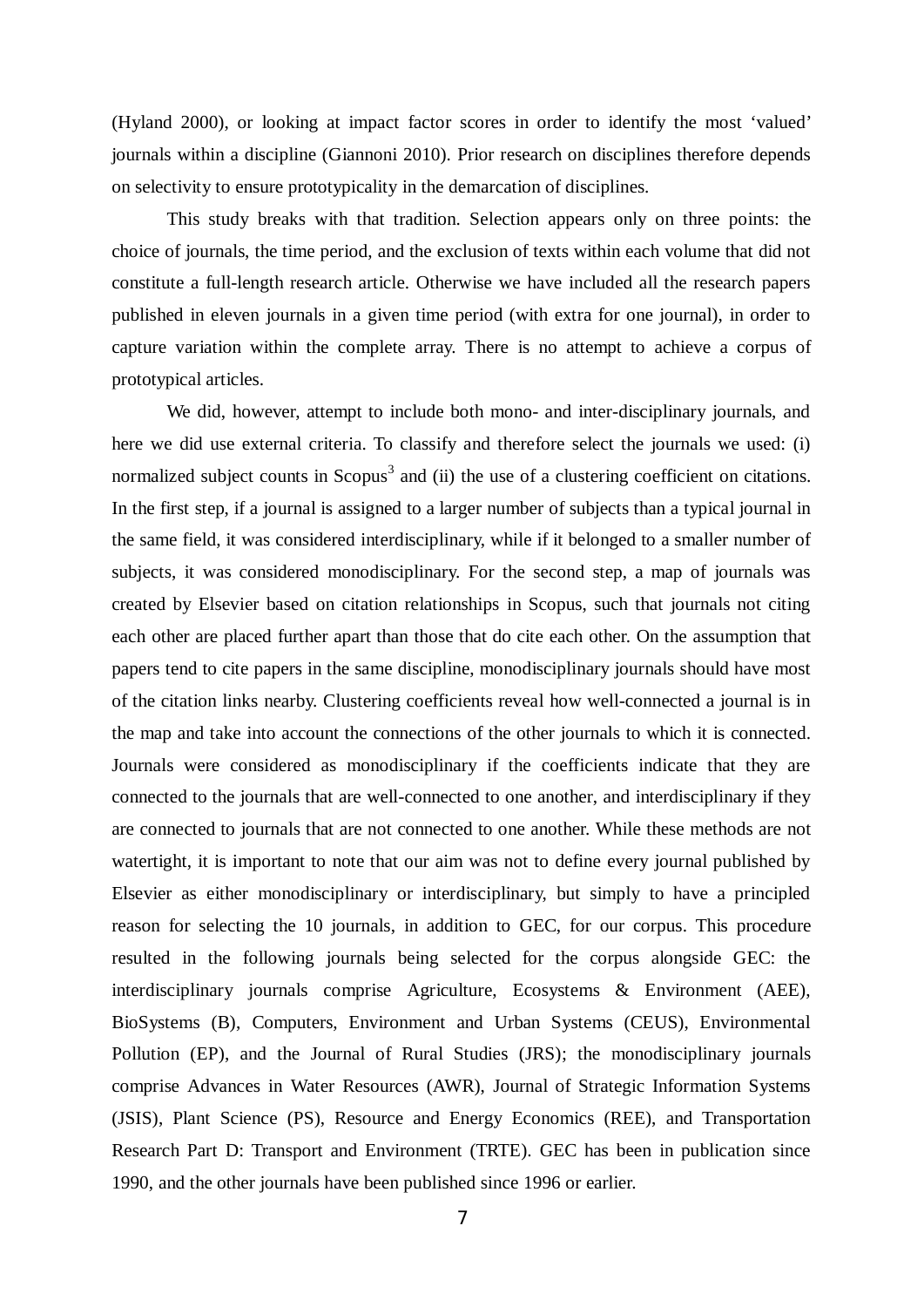From GEC, the corpus includes all the articles from the first volume (1990/1991) up to Volume 20 (2010), while from the other journals it includes all the articles from the issues published between 2001 and 2010. This difference is because articles before 2000 had to be processed manually (converted from PDF to text using OCR and then checked exhaustively for conversion errors) and there was scope within the project to carry out this procedure for only our main target journal. It is possible that the difference in time span could have affected our results, but given the overall spread of the corpus this is unlikely because the time period is not that large.

The corpus includes full-length research articles and excludes non-research papers such as book reviews. Only the main body text is included; other sections of the research papers such as abstract, footnotes, appendices, tables and figures are excluded. Since mathematical symbols and equations can cause problems in automated feature extraction, they have been replaced with the non-word *EQSYM*. For the sake of reliability in computing the frequency of linguistic features, it was necessary to exclude those papers whose body sections are 2000 words or less (Biber, 1990: 261). As a result, 501 papers (4.3%) were excluded.

Appendix 1 shows the size of the corpus, including the number of papers, the number of tokens, and the average length of paper in each journal in each year. In total, the corpus comprises 11,201 papers with a total corpus size of 51.4 million tokens. It is noticeable that the amount of data varies substantially across journals with an increase over time. In addition to this numerical data, it is important to note that the texts in the corpus do not share conventional forms of organization such as the IMRD (Introduction-Methods-Results-Discussion) model or equivalent – there is considerable variation in the patterns of organization within the corpus. This made it unfeasible to compare equivalent sections, e.g. all Methods sections, across the corpus, which would otherwise have been an obvious way to proceed.

#### **4. Methodology**

#### **4.1** Identifying and interpreting dimensions

To perform multidimensional analysis, we first identified the linguistic features to be included in the analysis. The goal at this stage is to include as many potentially important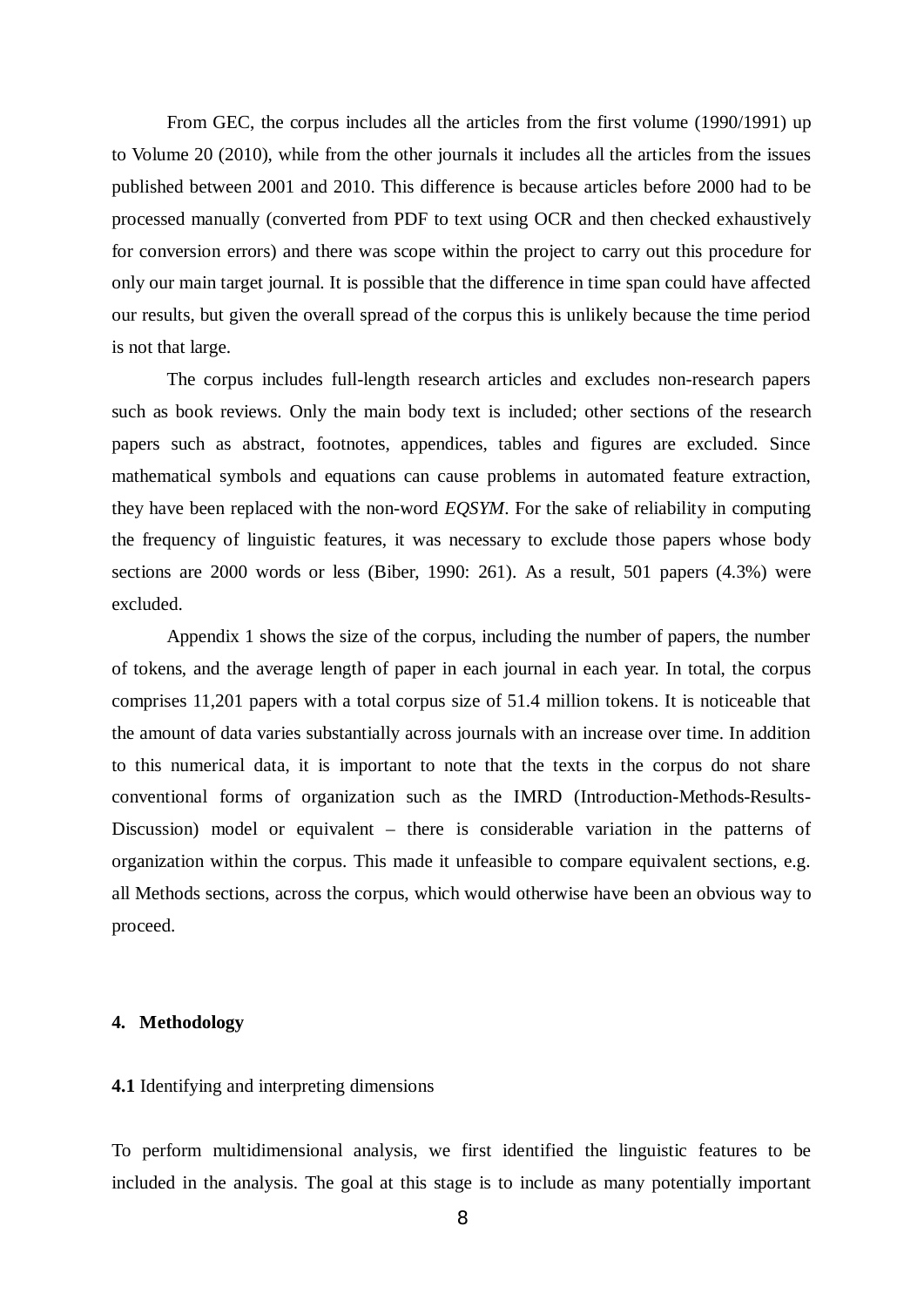features as possible (Biber 1985, 1988, 1995; Conrad & Biber 2001). The present study started with a list of over 150 features. Each linguistic feature was identified and its frequency counted with the Biber tagger (Biber 1988). The tagger identifies some features (e.g. demonstrative pronouns) with the aid of part-of-speech tagging, and others (e.g. abstract nouns) by using vocabulary lists. Many were eliminated because they were at a high level of generality and overlapped with the more specific features that were retained. Others were merged to avoid redundancy. A few were eliminated or merged because they did not distinguish between the texts in our corpus. The result of this elimination and merging of categories was a list of 53 features; these are shown in Appendix 2, which shows the normalized frequency (per 1,000 words) and the standard deviation of each feature.

An exploratory factor analysis was then used to identify co-occurrence patterns among the 53 linguistic features.<sup>4</sup>. The process works by identifying systematic patterns of shared variance. The frequency of each linguistic feature varies across texts, so that Feature X may have a high frequency in a certain text but a low frequency in another. This pattern, or variance, is more or less shared by other features. If Feature Y shows a similar pattern to Feature X, the two features have a large shared variance.

This factor analysis was run on the normalized frequency of the linguistic features. Factors were extracted with principal factor solution, in which the first factor captures the largest amount of shared variance, the second factor captures the largest shared variance after the first factor is extracted, and so on. MDA requires the researcher to select the number of factors to be used. We decided on a six-factor solution based on the scree plot (Figure 1) that shows the amount of explained variance, communality values that indicate the extent to which the variance of each feature is captured by the factors, and the factorial structure and its interpretability. A Promax rotation was applied to facilitate the interpretation of each factor. Table 1 shows the inter-factor correlation.

|                     | <b>Factor1</b> | Factor2 | <b>Factor3</b> | <b>Factor4</b> | Factor <sub>5</sub> |
|---------------------|----------------|---------|----------------|----------------|---------------------|
| Factor2             | 0.535          |         |                |                |                     |
| Factor3             | 0.311          | 0.469   |                |                |                     |
| Factor4             | 0.290          | 0.312   | 0.244          |                |                     |
| Factor <sub>5</sub> | 0.126          | 0.100   | 0.242          | 0.126          |                     |
| <b>Factor6</b>      | 0.200          | 0.143   | 0.236          | 0.105          | 0.135               |

Table 1: Inter-factor correlation

Appendix 3 lists the factor loadings for each feature in each factor. Factor loadings are the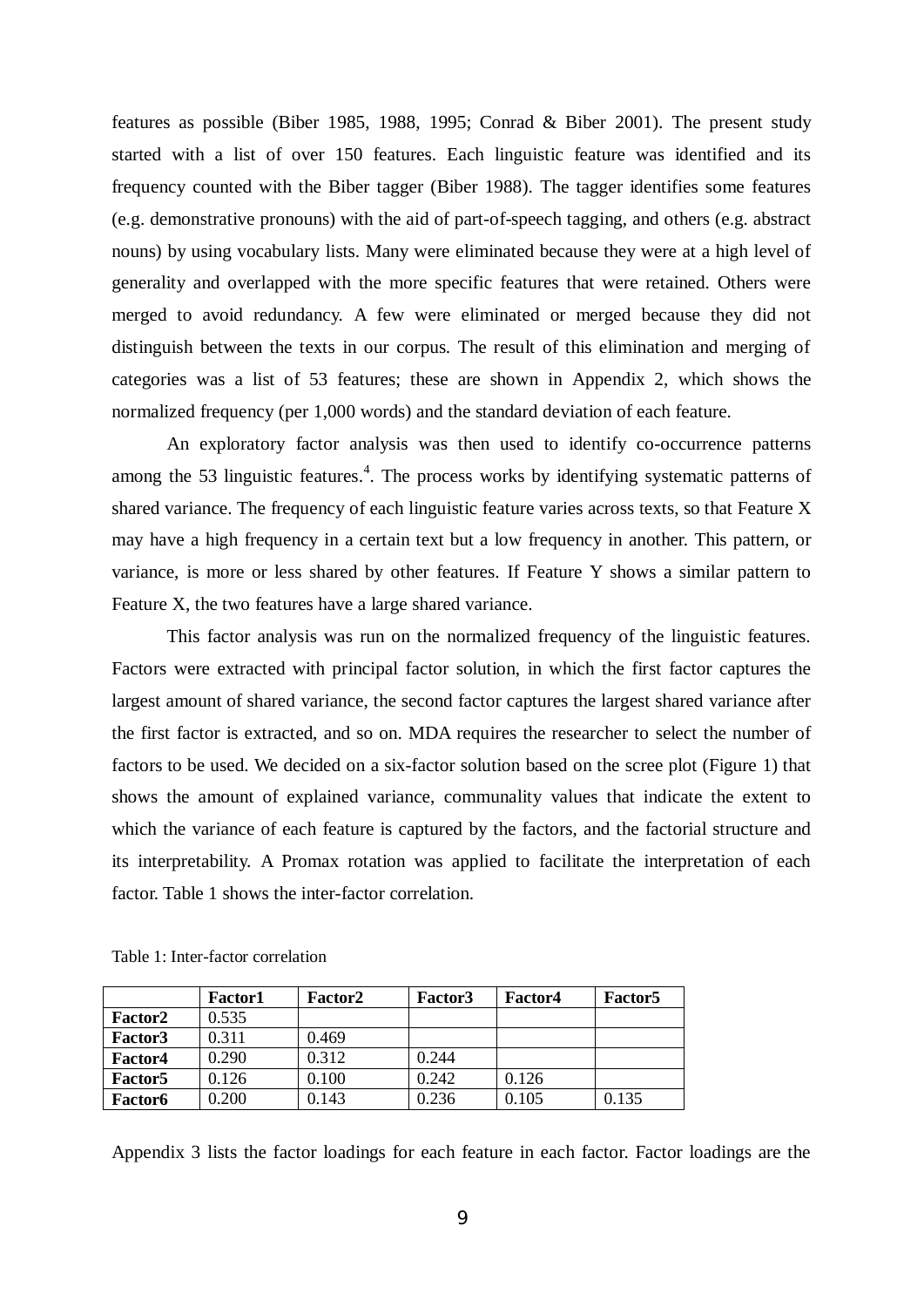correlation between each feature and the factor and they indicate the degree to which a feature is representative of the factor. The factor loading of 0.30 was set as the cut-off point and a feature was retained in the final factorial model only if its loading was above the threshold. In common with standard practice in MDA, if a feature loaded over 0.30 in more than one factor, it was retained only in the factor on which it loaded highest. This practice ensures that the factors are entirely discrete.

Table 2 shows the resulting factorial structure. The factors were then interpreted as dimensions, using as input for the interpretation both the positively and, where relevant, negatively loaded features in each factor. Papers that are highly positive or negative on each factor were then subjected to contrastive reading by the research team. We break with MD tradition in presenting the dimensions here only in outline, for reasons of space. Exemplification will be reserved for the more innovative stage of analysis, the Text Constellations (see Section 5.2 below). In each case our interpretative mnemonic for the dimension will be given together with a summary of significant features.

| Table 2 Factorial Structure |  |
|-----------------------------|--|
|-----------------------------|--|

| Feature                              | Loading  | Feature                                                                     | Loading  |
|--------------------------------------|----------|-----------------------------------------------------------------------------|----------|
| Factor 1                             |          | Factor 3                                                                    |          |
| abstract noun                        | 0.729    | second person pronoun and possessive                                        | 0.866    |
| indefinite article                   | 0.712    | contraction                                                                 | 0.757    |
| present tense verb                   | 0.687    | third person prnoun and possessive except it                                | 0.604    |
| stance noun in other contexts        | 0.595    | nominal pronoun                                                             | 0.462    |
| $determiner + share$ noun            | 0.583    | that deletion                                                               | 0.424    |
| definite article                     | 0.555    | to complement clause controlled by verbs of desire, intention, and decision | 0.328    |
| activity verb                        | 0.446    | group noun                                                                  | 0.316    |
| likelihood verb in other contexts    | 0.383    | $wh$ - clause                                                               | 0.305    |
| first person pronoun and possessive  | 0.347    |                                                                             |          |
| stance $noun + prepositional phrase$ | 0.332    | Factor 4                                                                    |          |
| process noun                         | 0.318    | word length                                                                 | 0.663    |
| cognitive noun                       | 0.305    | attributive adjective                                                       | 0.654    |
| past tense verb                      | $-0.665$ | coordinating conjunction – phrasal connector                                | 0.630    |
| perfect aspect                       | $-0.398$ | topical adjective                                                           | 0.624    |
|                                      |          | to complement clause controlled by stance nouns                             | 0.331    |
| Factor 2                             |          |                                                                             |          |
| adverb                               | 0.689    | Factor 5                                                                    |          |
| be verb                              | 0.608    | that complement clause controlled by communicaton verb                      | 0.547    |
| predicative adjective                | 0.589    | communication verb in other contexts                                        | 0.522    |
| conjunct                             | 0.535    | communication verb                                                          | 0.457    |
| modal of possibility                 | 0.490    | that complement clause controlled by mental, factive, or likelihood verb    | 0.371    |
| subordinating conjunction            | 0.481    | place noun                                                                  | $-0.381$ |
| epistemic adjective                  | 0.474    |                                                                             |          |
| modal of prediction                  | 0.461    | Factor 6                                                                    |          |
| demonstrative pronoun                | 0.375    | common noun                                                                 | 0.893    |
| sum stance adverb                    | 0.335    | nominalization                                                              | $-0.789$ |
| modal of necessity                   | 0.323    |                                                                             |          |
| passive voice                        | $-0.360$ |                                                                             |          |

#### **Dimension 1: system-oriented vs action-oriented**

Factor 1 includes the largest number of features. Past tense and perfect aspect verbs are negatively loaded; present tense is positively loaded, as are determiners and abstract nouns, including stance nouns, process nouns and cognitive nouns. Personal pronouns and activity verbs are also positively loaded. Our interpretation is that high-scoring papers are oriented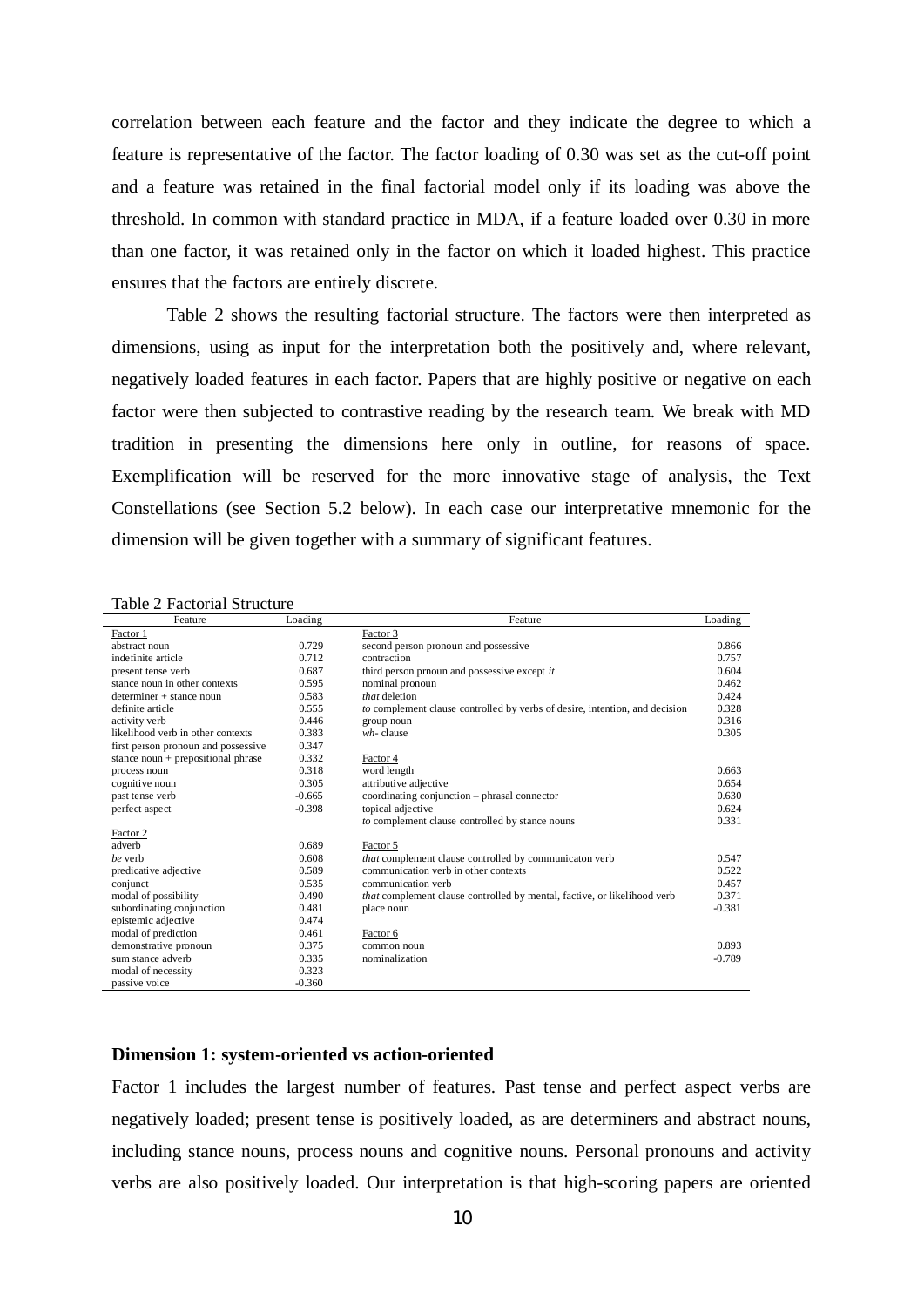away from action and time and towards a description of systems, models or abstract concepts whereas low-scoring papers are oriented toward actions (what the researcher, or human agents, did at particular times). The labels 'system-oriented' and 'action-oriented' capture the difference between papers that are not time-specific and are about abstractions and ideas rather than about actions and those that are clearly located in time and report on actions that have been taken.

#### **Dimension 2: explicit vs implicit argumentation**

Positively loaded features include modals (possibility, prediction and necessity) and adverbs of various kinds, including stance adverbs and conjuncts. Papers that score highly in this dimension are notable for the degree of explicitness about the relations between propositions, and the author's stance. For example, clauses may be explicitly linked using conjunctive adverbs. The labels 'explicit argumentation' and 'implicit argumentation' capture the author's concern, or lack of it, for guiding the reader's interpretation. Passives are negatively loaded in this dimension: the passive voice is traditionally interpreted as impersonal (the absence of explicit agency) which is consistent with non-explicit argumentation.

#### **Dimension 3: informality**

The features with a high loading in this factor are associated with spoken, conversational English. These include contractions, *that*-deletion and personal pronouns. There are no negatively-loaded features. The journals (JRS and JSIS) that have a relatively high mean score on this dimension (see Figure 2) feature papers that report surveys and interviews with individual members of the public. In most cases, it is the inclusion of verbatim reports of spoken discourse in the written articles that accounts for the presence of these features. We therefore use the label as a shorthand for the inclusion of transcriptions of others' voices.

#### **Dimension 4: conceptual discourse**

This dimension is characterised by positively loading features only: word length, attributive adjective, coordinating conjunctions (connecting phrases), topical adjectives, and tocomplement clauses that are controlled by stance nouns. Higher average word length in a text indicates greater informational density (Biber, 1988). Attributive adjectives provide conceptual elaboration and topical adjectives (which are also predominantly attributive) are used for classifying concepts (examples include *political, public, social, national*). Phrase connectors are used by writers to list, qualify, compare and contrast.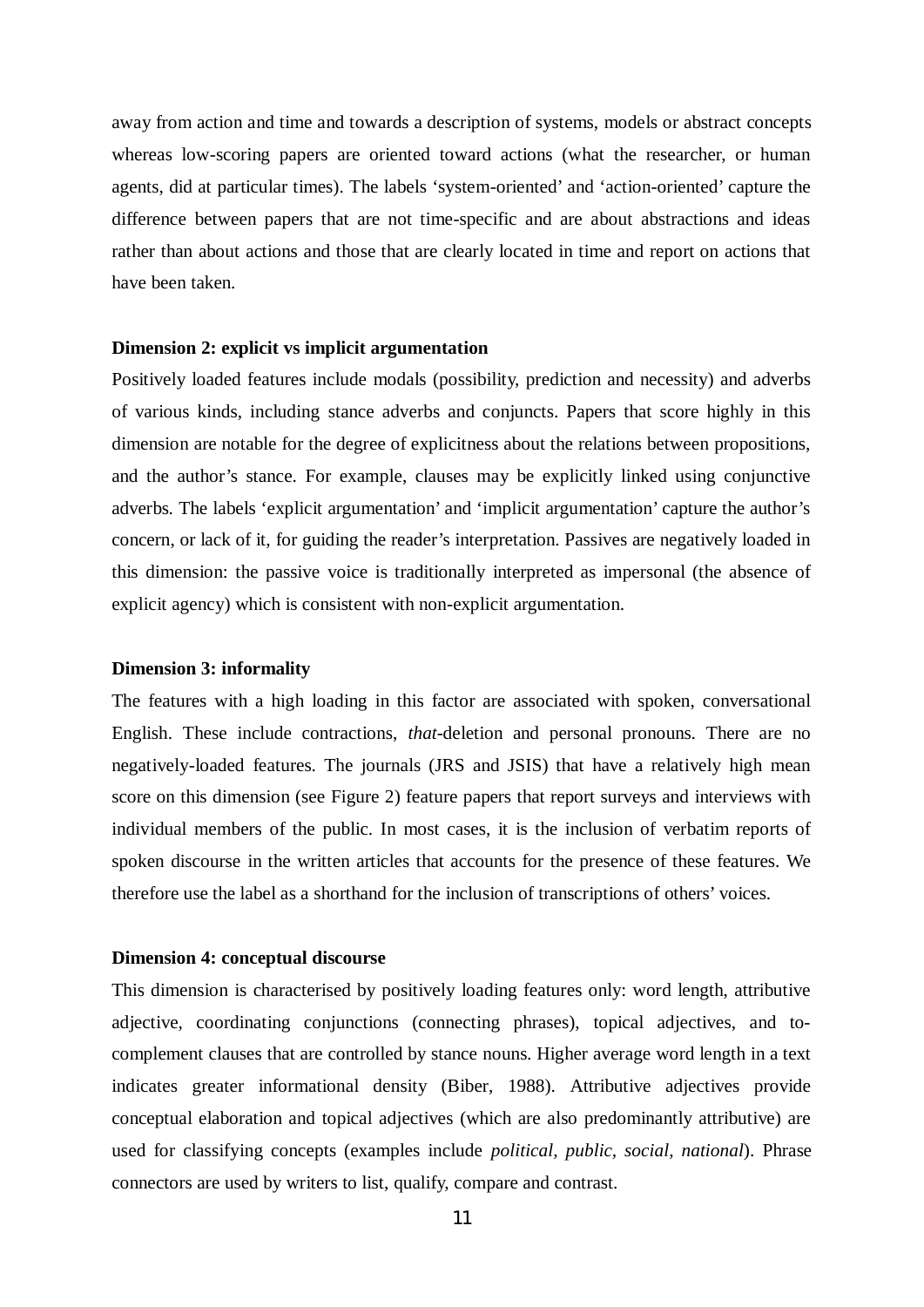#### **Dimension 5: text-focused vs site-focused**

The positively loaded features in this factor are all connected with reported discourse and suggest a plurality of voices, or multiglossia. Papers with a high positive score on this dimension incorporate a variety of voiced opinions in their exposition and are thus focused on other texts (a distinction needs to be drawn here between the 'voices' of other authors/researchers and the spoken 'voices' in Dimension 3, which are verbatim reports of what people have said). There is only one negatively loaded feature, place nouns. Our corpus contains a substantial number of papers that describe events and situations in specific geographical locales. Papers with a focus on places rather than on text have a high negative score on this dimension.

### **Dimension 6: non-research world vs research world**

Factor 6 is somewhat curious, in that it consists of only two features, one positively and one negatively loaded. We would normally exclude from consideration a dimension with only two features. In this case, however, one of the features is 'nominalisations', which are known to be a distinctive feature of academic discourse. It has been argued that nominalisation is a feature of mature writing, with instances becoming relatively more frequent as fields of study progress and gain maturity (Halliday and Martin 1993). We therefore considered this dimension worth retaining. While there is some difficulty in aligning Halliday's view of nominalisation with the 'nominalization' tag,  $5$  our qualitative analysis of relevant papers confirms a distinction between entities existing independent of the research process ('common nouns') and those construed by that process. Although we recognise the anomaly of labelling any research article with 'non-research world', the two dimension labels provide a useful shorthand.

In identifying these dimensions, we have answered the first of our research questions. The six dimensions were then used to compare the journals in the corpus. The results are reported in Section 5.

### **4.2** Identifying constellations

The method described above follows standard MD procedure to derive dimensions of variation. We wished also, however, to use the dimensions to identify constellations of texts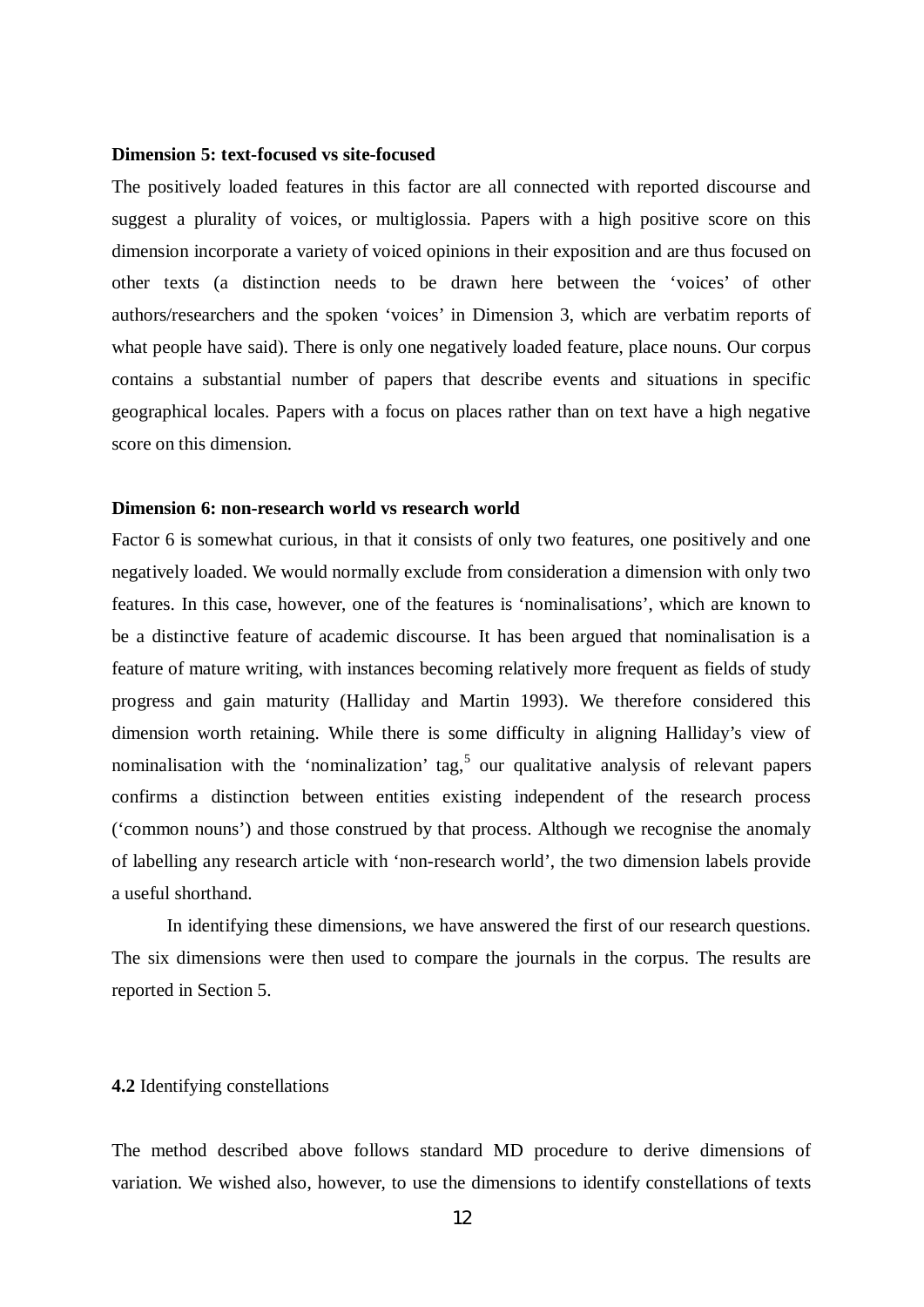that share dimension profiles. Unlike previous studies, where registers are identified in advance and then compared using the dimensions, our method uses the dimension scores of each individual text to arrive at the component 'registers' or sub-corpora of our corpus. In this way we can establish, in a data-driven way, the degree and the nature of diversity within that single interdisciplinary journal, working inductively in a similar fashion to Durrant (2015).

To do this, we clustered individual GEC papers into the groups that share similar patterns of dimension scores (cf. Biber, 1989). More specifically, we first z-transformed the dimension scores of GEC papers within each dimension so that the scores were comparable across dimensions. The normalized frequency of each feature was first standardized to a zscore, a value with the mean of zero and the standard deviation of one. After computing these, dimension scores for each paper were calculated by summing the z-scores of the positive features in the dimension and subtracting the z-scores of the negative features. We then ran a hierarchical agglomerative cluster analysis with squared Euclidean distance and the Ward clustering method. The resulting dendrogram (Figure 3) suggests that a range of numbers of clusters could be supported. Three is the most obviously optimum number but we wished to have, in the initial stages, at least, a more fine-grained and therefore informative set of clusters, and so selected six for the investigation (shown with dotted lines). Each cluster corresponds to a number of papers in GEC that are similar in terms of their dimensional profile.

To avoid a confusion of terminology, we have appropriated the term 'text constellation' to refer to the groups or clusters of papers thus identified. There are 118 papers in constellation 1, 169 in constellation 2, 61 in constellation 3, 95 in constellation 4, 35 in constellation 5 and 146 in constellation 6 (see Figure 4). Each paper in the corpus has been annotated with its constellation number, allowing us to investigate the constellations as subcorpora in Sketch Engine (Kilgarriff et al. 2014). Figure 3 also shows how the constellations relate to each other. The most distinctive constellation, with the highest tree-branching, is constellation 1. The constellations with the most similarity are constellations 3 and 6, and constellations 5 and 4. These four constellations together are distinguished from constellation 2.

Figure 4 shows how the dimensions map on to the identified constellations. Since the values are standardized, zero represents the grand average and is indicated by dashed lines in the figure. From Figure 4 we can see that constellation 2 has values that are closest to average across four of the six dimensions, while constellations 3 and 5 have values that diverge considerably from the average. Constellation 3 has a fairly narrow range of values along each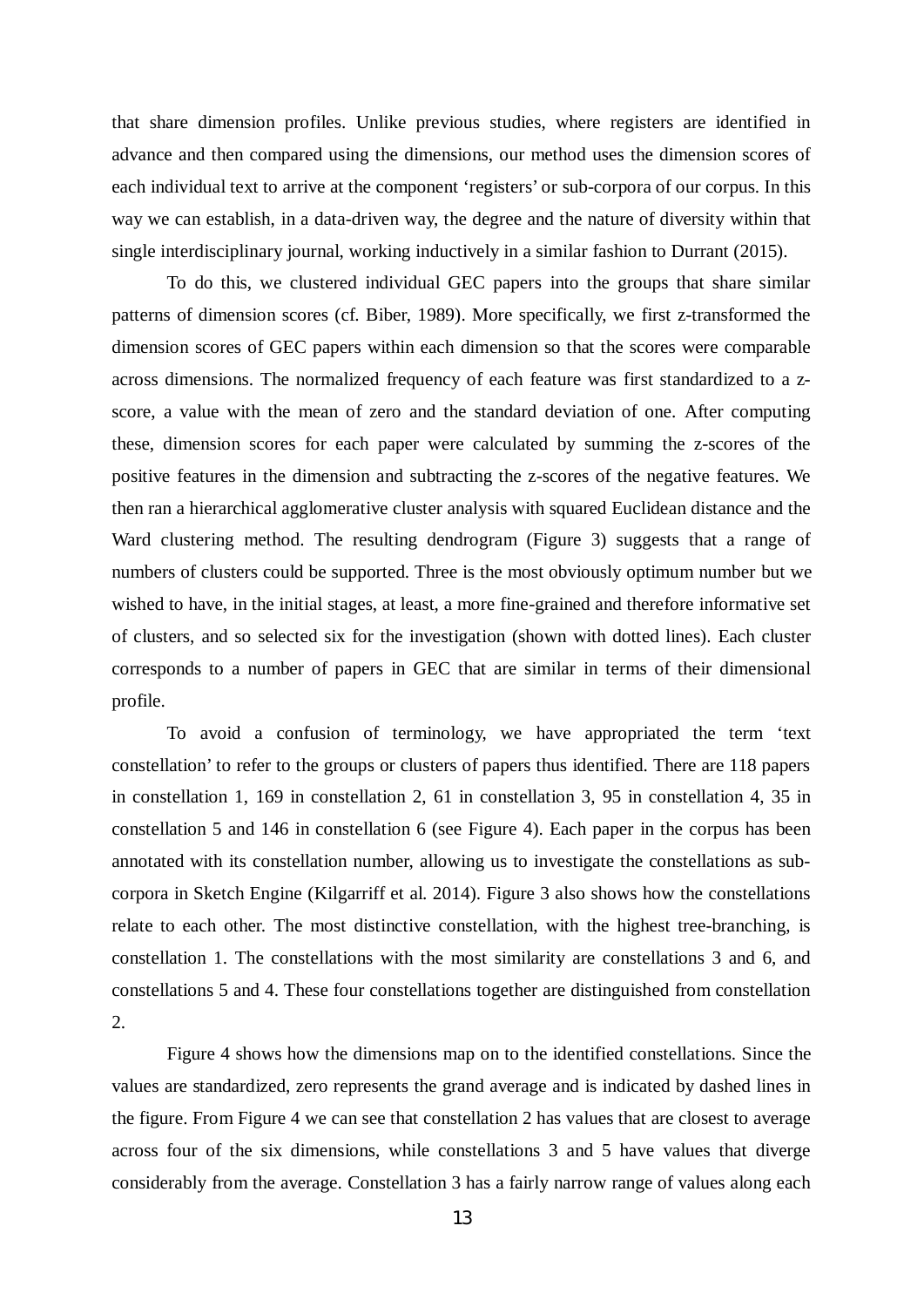dimension, suggesting papers that are relatively homogeneous, while constellation 5 has a broader spread in at least three dimensions, suggesting greater variety between papers. Some constellations with different average scores in one dimension nonetheless show overlap, such as constellations 4 and 6 with respect to dimension 6. What Figure 4 enables us to do is to identify the dimension features of each constellation, and also to visualise the degree of difference between the constellations.

#### **5. Results and Discussion**

#### **5.1** Dimension Scores and the 11 Journals

In Section 4.1 we have addressed the first of our research questions. The second question asks how distinct each journal is in its dimensional profile, and also whether interdisciplinary journals are distinct from monodisciplinary ones. To this end, we first applied the dimensions to the corpus in a conventional way, by comparing the dimensional profiles of the various sub-corpora. In this part of our study, the papers from each of the 11 journals comprised a sub-corpus. Comparing the dimension scores of the journals stands as a test of the validity of the dimensions; each journal might be expected to be distinctive to some extent. It also acts as a 'register' description of each journal, characterising it in terms of its location on each dimension. This allows us to test the degree of heterogeneity in each journal and to compare monodisciplinary and interdisciplinary journals.

The first step in this part of the study is to calculate where each paper is located along each dimension. For this purpose, dimension scores were calculated, representing the saliency of each paper in each dimension. A high dimension score shows that the paper has relatively high frequency of the positive features included in the dimension. In order for the features to be comparable, the scores were first z-transformed; the calculation included only the features listed in Table 2.

|              | Dimension 1      | Dimension 2      | Dimension 3      | Dimension 4      | Dimension 5      | Dimension 6      |
|--------------|------------------|------------------|------------------|------------------|------------------|------------------|
| <b>ANOVA</b> | $F(10, 11190) =$ | $F(10, 11190) =$ | $F(10, 11190) =$ | $F(10, 11190) =$ | $F(10, 11190) =$ | $F(10, 11190) =$ |
| result       | 2434.9           | 749.1            | 1027.1           | 340.1            | 480.9            | 1282.6           |
| $p$ value    | < .001           | $-.001$          | < .001           | < .001           | < .001           | < .001           |
| Effect size  |                  |                  |                  |                  |                  |                  |
| $(n^2)$      | 0.685            | 0.401            | 0.479            | 0.233            | 0.301            | 0.534            |
| Non-         |                  |                  |                  |                  |                  |                  |
| significant  | $(MD)$ JSIS -    | $(MD) TRTE -$    | $(MD) TRTE -$    | $(ID) EP - (ID)$ | $(MD)$ TRTE -    | $(MD)$ JSIS -    |
| pairs        | (ID) CEUS        | $(ID)$ CEUS      | (ID) CEUS        | AEE              | (ID) EP          | (ID) B           |

Table 3 Results of ANOVA and Tukey HSD on Dimension Scores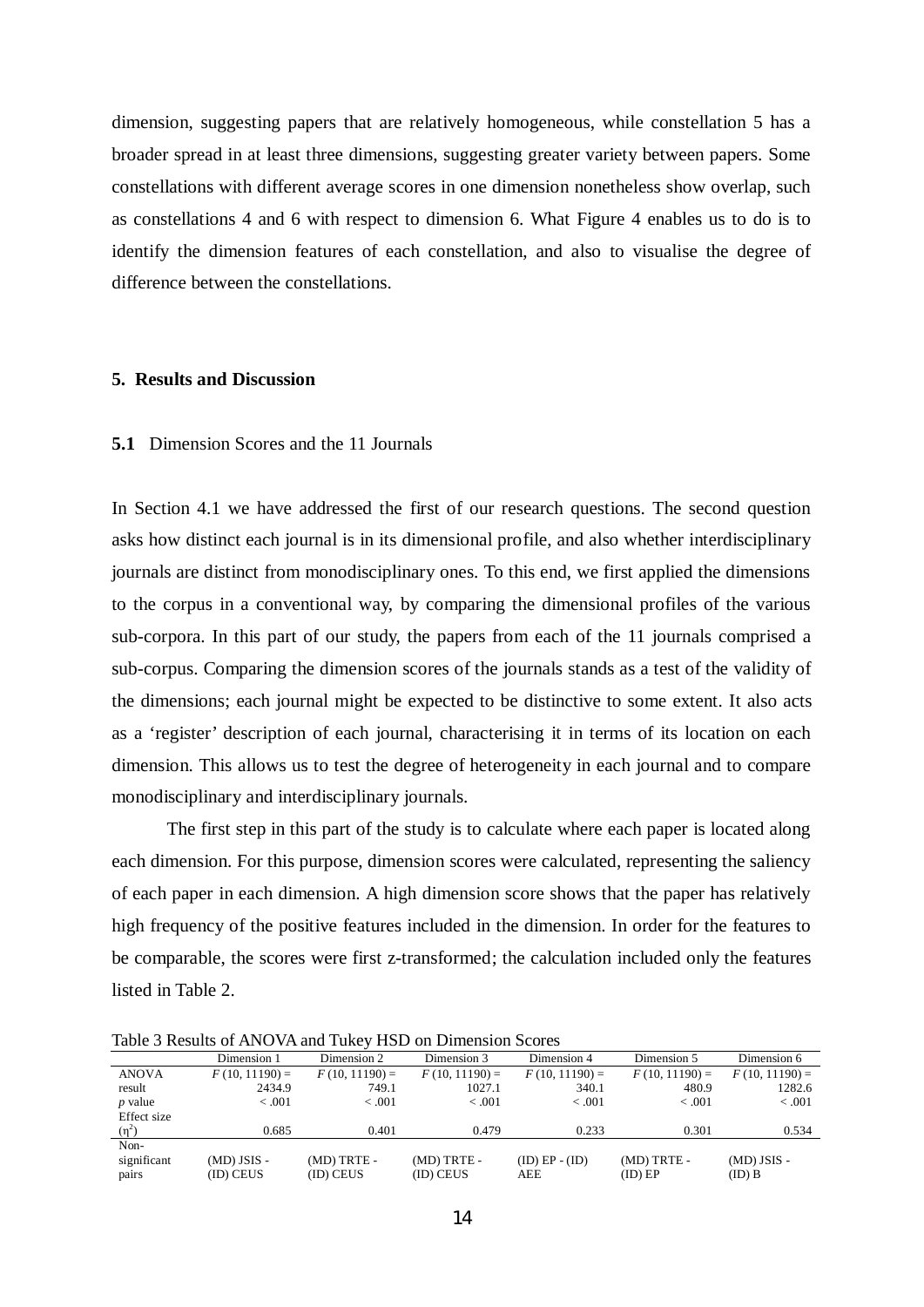| (Tukey HSD) | (MD) TRTE -<br>$(ID)$ GEC | $(ID)$ JRS $-(ID)$<br><b>GEC</b><br>$(MD)$ JSIS - $(ID)$<br><b>GEC</b><br>$(MD)$ JSIS - $(ID)$<br>JRS | $(MD)$ AWR -<br>(ID) EP<br>$(MD) PS - (MD)$<br>AWR | $(MD)$ JSIS $-$ (ID)<br>AEE<br>$(MD)$ TRTE -<br>(ID) AEE<br>$(MD)$ JSIS $ (ID)$<br>B<br>$(MD)$ AWR -<br>(ID) CEUS<br>$(MD)$ JSIS $ (ID)$<br>EP<br>$(MD)$ TRTE -<br>(ID) EP<br>$(ID)$ JRS $-(ID)$<br><b>GEC</b><br>$(MD)$ TRTE -<br>(MD) JSIS | $(ID)$ JRS $-(ID)$<br><b>GEC</b><br>$(MD)$ AWR -<br>$(ID)$ GEC<br>$(MD)$ TRTE -<br>$(ID)$ GEC<br>$(MD)$ AWR -<br>$(ID)$ JRS<br>$(MD)$ TRTE -<br>$(ID)$ JRS<br>$(MD)$ TRTE -<br>(MD) AWR<br>$(MD)$ PS $- (MD)$<br><b>JSIS</b> | $(ID)$ GEC $-(ID)$<br><b>CEUS</b><br>$(MD) REE -$<br>$(ID)$ CEUS<br>$(MD) REE -$<br>(ID) EP<br>$(MD)$ AWR -<br>(ID) GEC |
|-------------|---------------------------|-------------------------------------------------------------------------------------------------------|----------------------------------------------------|----------------------------------------------------------------------------------------------------------------------------------------------------------------------------------------------------------------------------------------------|------------------------------------------------------------------------------------------------------------------------------------------------------------------------------------------------------------------------------|-------------------------------------------------------------------------------------------------------------------------|
|-------------|---------------------------|-------------------------------------------------------------------------------------------------------|----------------------------------------------------|----------------------------------------------------------------------------------------------------------------------------------------------------------------------------------------------------------------------------------------------|------------------------------------------------------------------------------------------------------------------------------------------------------------------------------------------------------------------------------|-------------------------------------------------------------------------------------------------------------------------|

The next step is to compute the mean dimension score for each journal. Comparison of these scores reveals the differences between the journals along each dimension. Figure 2 shows the mean dimension score and the standard deviation of each journal in each dimension, and Table 3 presents the results of analysis of variance (ANOVA) and post-hoc Tukey HSD tests. Since in all the dimensions the vast majority of journal pairs turned out to be significantly different in their mean dimension scores, the table lists only the pairs whose mean dimension scores were NOT significantly different from each other.

There are 11 journals, meaning that there are 55 pairs of journals altogether. If a dimension was completely unsuccessful at distinguishing between journals, a list of close to 55 pairs would appear under that dimension in Table 3. If a dimension was completely successful, then no journal pairs would be listed under that dimension. Table 3 shows that neither is the case, but also that, given the large number of total possible pairs, all the dimensions are relatively successful. As can be seen in the table, dimension 1 is the most successful in distinguishing between journals, as only two pairs are not distinguished by the dimension. Dimensions 2, 3 and 6 are the next successful. Dimension 4 is the least successful, with 9 pairs of journals failing to show significant difference and only one journal (REE) not appearing in any of the pairings. If we follow the fortunes of our target journal, GEC, it is similar to TRTE in dimensions 1 and 5, to JRS in dimensions 2, 4 and 5, to JSIS in dimension 2, to AWR in dimensions 5 and 6, and to CEUS in dimension 6. This suggests that dimension 5 is the least successful in distinguishing this journal from the others (three pairings involving GEC appear under this dimension) and that dimension 3 is the most successful.

The corpus design (Section 3 above) specified a distinction between monodisciplinary and interdisciplinary journals. Previous research has explored differences between disciplines (Section 2). Although there is much less research on interdisciplinary discourse, we might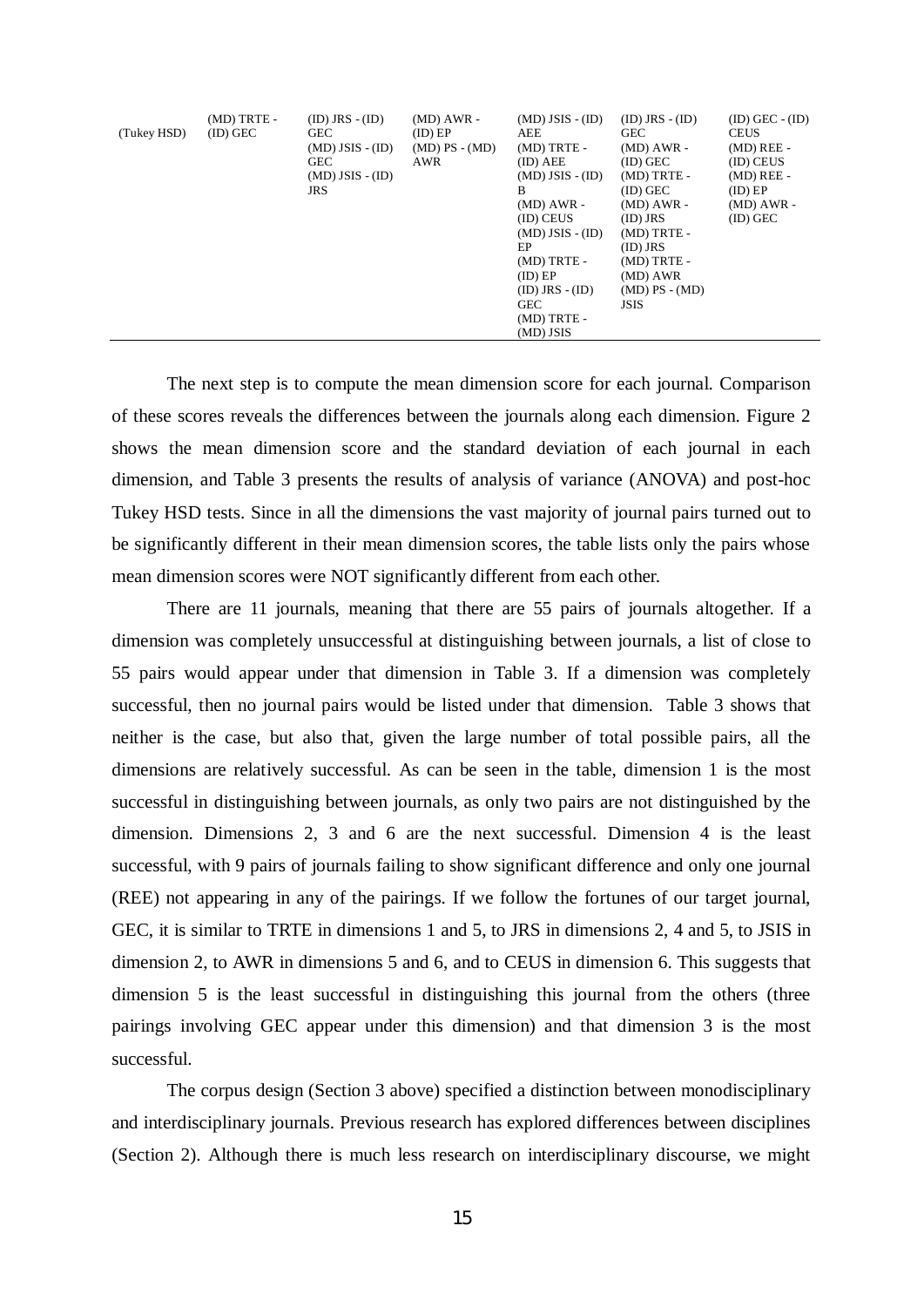speculate that interdisciplinary journals on environmental topics will demonstrate some consistent feature that would distinguish them from monodisciplinary journals on the same topic. They might, for example, take a distinctive stance towards their mixed readership. Alternatively, given that the articles in interdisciplinary journals might be supposed to written in ways appropriate to their own discipline, we might expect more diversity and less distinctive consistency in interdisciplinary journals than in monodisciplinary ones. Counting how many pairs each journal enters into, shown in Table 4, there is some variation, from TRTE (MD) showing a lack of distinction in 11 pairs and PS (MD), B (ID) and REE (MD) showing a lack of distinction in only 2 pairs each. The results of Multidimensional Analysis, therefore, do not make a clear division between monodisciplinary and interdisciplinary journals, as Table 4 shows, where for example, three monodisciplinary journals (TRTE, JSIS and AWR) show a lack of distinction while two (PS, REE, monodisciplinary) are highly distinct.

Table 4: Comparison of monodisciplinary and interdisciplinary journals

|           | TRTE | <b>GEC</b> JSIS |  | AWR JRS CEUS EP | AEE PS |  | REE |
|-----------|------|-----------------|--|-----------------|--------|--|-----|
| <b>MD</b> |      |                 |  |                 |        |  |     |
| ID        |      |                 |  |                 |        |  |     |

The second research question also asks about the degree of heterogeneity within each journal: that is, the extent to which papers in a journal share similar patterns of the dimensions of variation identified through MDA. An additional procedure was carried out to determine this, based on classification and clustering analysis. A machine learning algorithm called 'random forests' (Breiman, 2001) was employed to predict the journal of each paper based on the dimension profile of the paper. If the model can accurately classify a paper into the journal it was taken from, it suggests that the paper has a similar dimension profile to that of the journal as a whole. The random forests algorithm first produces a large number of tree-type classifiers on bootstrap samples (i.e. a randomly selected sample of original data) by using a subset of predictors. Each tree models the relationship between dimension profiles of individual papers and the corresponding journals. Random forests then uses the models to generate predictions (Kuhn & Johnson, 2013).

The random forests procedure showed that the total out-of-bag prediction accuracy was 71.9%. This means that in total 71.9% of all the papers were accurately classified into the journals they were published in. This is significantly above chance ( $\chi^2(1) = 3823.42$ , *p*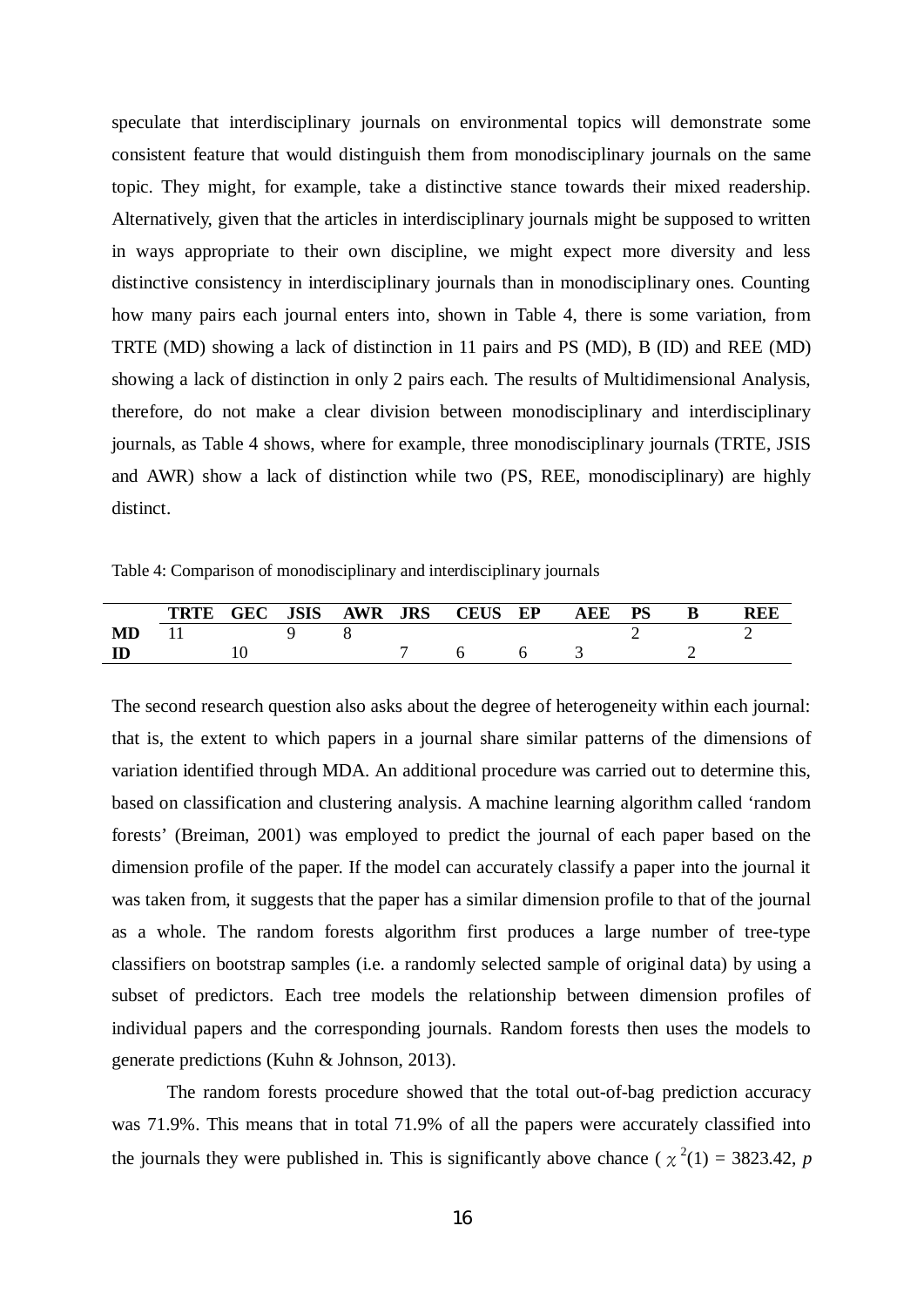$< .001, \phi = 0.413$ , with the chance being the probability that all the papers are categorized into the largest category (EP; 30.6%). The value of 71.9% is high, considering that the algorithm had 11 journals to choose from. Thus, we can conclude that the distinct dimensional profile of each journal generally applies to individual papers.

This, however, does not apply to all the journals equally. Table 5 presents the confusion matrix of the random forests classification and shows the number and the proportion of the papers in each journal that are classified in each journal. We can tell from the table that some journals, such as AWR, B, and EP, have high classification accuracy  $($ 80%), whereas others, such as CEUS, REE, and TRTE, have low accuracy (< 40%). This suggests that some journals have, as it were, a distinctive 'house style' while others do not.

| Observed    |               |                |                |                |              |                | Predicted Journal |                  |              |                |                |                | Classification |
|-------------|---------------|----------------|----------------|----------------|--------------|----------------|-------------------|------------------|--------------|----------------|----------------|----------------|----------------|
| Journal     |               | AEE            | AWR            | B              | CEUS         | EP             | GEC               | <b>JSIS</b>      | <b>JRS</b>   | <b>PS</b>      | REE            | <b>TRTE</b>    | Error          |
| AEE         |               |                |                |                |              |                |                   |                  |              |                |                |                |                |
|             | $#$ of papers | 999            | 40             | 46             | 23           | 461            | 52                | $\overline{2}$   | 13           | 65             | $\overline{4}$ | 13             | 41.9%          |
|             | %             | 58.1%          | 2.3%           | 2.7%           | 1.3%         | 26.8%          | 3.0%              | 0.1%             | 0.8%         | 3.8%           | 0.2%           | 0.8%           |                |
| AWR         |               |                |                |                |              |                |                   |                  |              |                |                |                |                |
|             | $#$ of papers | 6              | 932            | $\overline{4}$ | 35           | 93             | 31                | $\boldsymbol{0}$ | $\mathbf 0$  | $\mathbf 0$    | 17             | 19             | 18.0%          |
|             | %             | 0.5%           | 82.0%          | 0.4%           | 3.1%         | 8.2%           | 2.7%              | 0.0%             | 0.0%         | 0.0%           | 1.5%           | 1.7%           |                |
| B           |               |                |                |                |              |                |                   |                  |              |                |                |                |                |
|             | $#$ of papers | 47             | $\mathbf 0$    | 858            | $\mathbf 0$  | $\pmb{0}$      | $\mathbf 0$       | 18               | 11           | 28             | $\mathbf{1}$   | $\mathbf 0$    | 10.9%          |
|             | %             | 4.9%           | 0.0%           | 89.1%          | 0.0%         | 0.0%           | 0.0%              | 1.9%             | 1.1%         | 2.9%           | 0.1%           | 0.0%           |                |
| CEUS        |               |                |                |                |              |                |                   |                  |              |                |                |                |                |
|             | $#$ of papers | 19             | 87             | $\overline{4}$ | 123          | 21             | 71                | $\pmb{0}$        | 2            | $\overline{1}$ | 20             | 16             | 66.2%          |
|             | %             | 5.2%           | 23.9%          | 1.1%           | 33.8%        | 5.8%           | 19.5%             | 0.0%             | 0.5%         | 0.3%           | 5.5%           | 4.4%           |                |
| EP          |               |                |                |                |              |                |                   |                  |              |                |                |                |                |
|             | $#$ of papers | 105            | 97             | $\overline{2}$ | 15           | 2897           | 30                | $\pmb{0}$        | $\mathbf 0$  | 274            | $\mathbf{1}$   | 8              | 15.5%          |
|             | %             | 3.1%           | 2.8%           | 0.1%           | 0.4%         | 84.5%          | 0.9%              | 0.0%             | 0.0%         | 8.0%           | 0.0%           | 0.2%           |                |
| GEC         |               |                |                |                |              |                |                   |                  |              |                |                |                |                |
|             | $#$ of papers | 33             | 55             | 0              | 34           | 57             | 393               | $\mathbf 0$      | 15           | $\overline{1}$ | 14             | 28             | 37.6%          |
|             | %             | 5.2%           | 8.7%           | 0.0%           | 5.4%         | 9.0%           | 62.4%             | 0.0%             | 2.4%         | 0.2%           | 2.2%           | 4.4%           |                |
| <b>JSIS</b> |               |                |                |                |              |                |                   |                  |              |                |                |                |                |
|             | $#$ of papers | $\overline{2}$ | $\pmb{0}$      | 34             | $\pmb{0}$    | $\pmb{0}$      | 0                 | 109              | 22           | $\mathbf 0$    | $\pmb{0}$      | $\mathbf{1}$   | 35.1%          |
|             | %             | 1.2%           | 0.0%           | 20.2%          | 0.0%         | 0.0%           | 0.0%              | 64.9%            | 13.1%        | 0.0%           | 0.0%           | 0.6%           |                |
| <b>JRS</b>  |               |                |                |                |              |                |                   |                  |              |                |                |                |                |
|             | $#$ of papers | 20             | $\mathsf 0$    | 14             | 3            | $\overline{4}$ | 57                | 18               | 214          | $\mathbf 0$    | $\pmb{0}$      | $\overline{1}$ | 35.3%          |
|             | %             | 6.0%           | 0.0%           | 4.2%           | 0.9%         | 1.2%           | 17.2%             | 5.4%             | 64.7%        | 0.0%           | 0.0%           | 0.3%           |                |
| <b>PS</b>   |               |                |                |                |              |                |                   |                  |              |                |                |                |                |
|             | $#$ of papers | 69             | $\overline{7}$ | 19             | $\mathbf{1}$ | 461            | 3                 | $\boldsymbol{0}$ | $\pmb{0}$    | 1344           | $\mathbf 0$    | 3              | 29.5%          |
|             | %             | 3.6%           | 0.4%           | 1.0%           | 0.1%         | 24.2%          | 0.2%              | 0.0%             | 0.0%         | 70.5%          | 0.0%           | 0.2%           |                |
| REE         |               |                |                |                |              |                |                   |                  |              |                |                |                |                |
|             | $#$ of papers | 3              | 55             | $\overline{2}$ | 22           | $\overline{2}$ | 39                | $\mathbf{1}$     | $\mathbf{1}$ | $\bf 0$        | 82             | 11             | 62.4%          |
|             | %             | 1.4%           | 25.2%          | 0.9%           | 10.1%        | 0.9%           | 17.9%             | 0.5%             | 0.5%         | 0.0%           | 37.6%          | 5.0%           |                |
| <b>TRTE</b> |               |                |                |                |              |                |                   |                  |              |                |                |                |                |
|             | # of papers   | 20             | 60             | $\mathbf{1}$   | 29           | 61             | 48                | $\mathbf{1}$     | $\mathbf{1}$ | $\overline{4}$ | 9              | 102            | 69.6%          |
|             | %             | 6.0%           | 17.9%          | 0.3%           | 8.6%         | 18.2%          | 14.3%             | 0.3%             | 0.3%         | 1.2%           | 2.7%           | 30.4%          |                |

Table 5. Results of the random forests classification.

In order to test the magnitude of variation within and between journals, the dimension score was z-transformed within each dimension, and a multiple regression model was constructed that models the standardized dimension score of each paper in each dimension as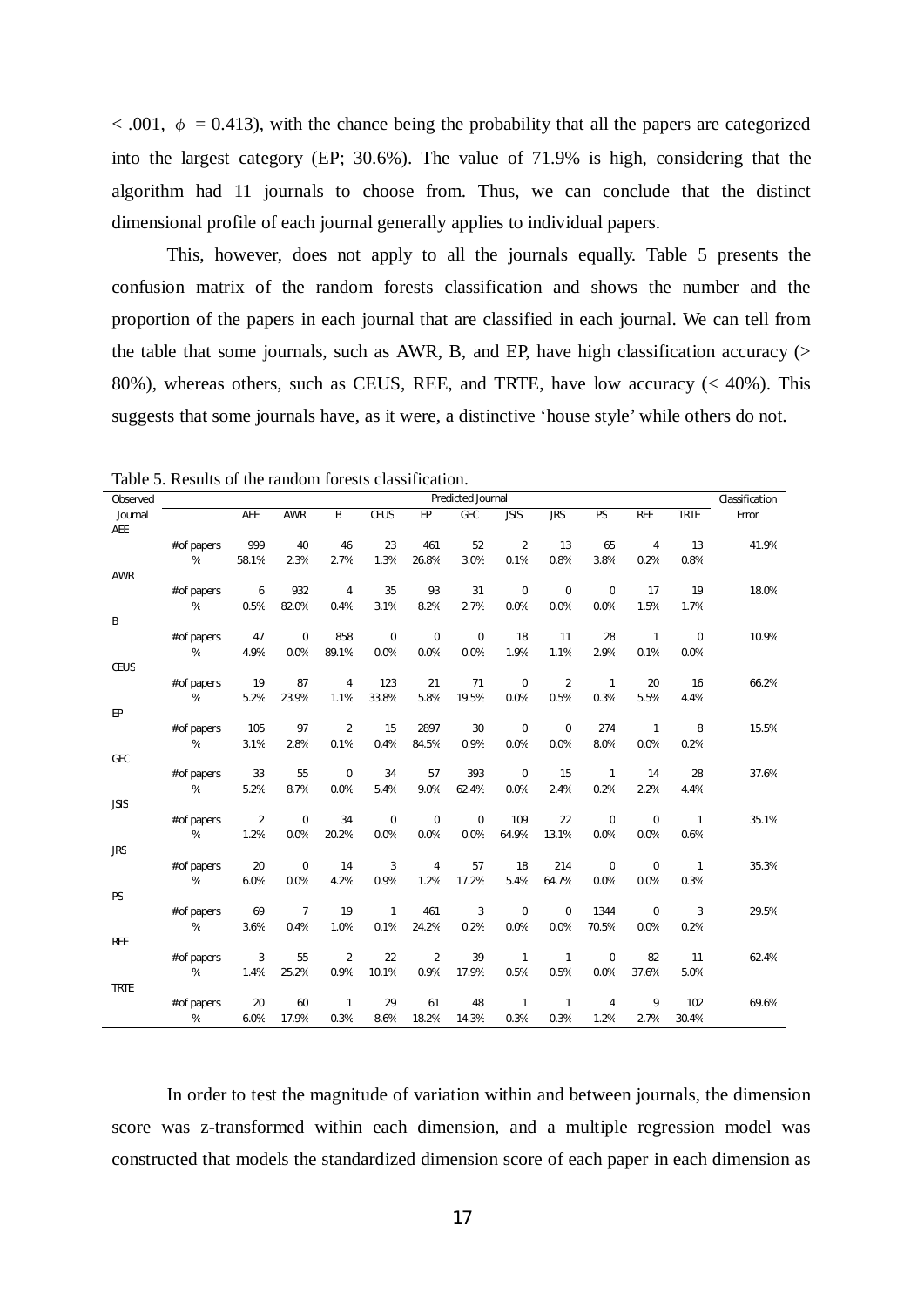a function of dimension, the journal the paper was taken from, and their interaction. The results showed that the model explains 43.8% of the variance  $(F(65, 67140) = 807.4; p <$ 0.001; adjusted  $R^2 = 0.438$ ). This suggests that more than half of the total variance is attributed to within-journal variation. Thus, while journals distinguish dimension scores to a certain extent, there is considerable variation within each journal as well, which could be explained by Gray's (2013; 2015) observations that journals can contain variation not only of discipline but also of research paradigm (qualitative, quantitative or theoretical).

#### **5.2** *The Text Constellations in* **Global Environmental Change**

The second part of our methodology (Section 4.2) addresses the third of our research questions, by establishing and interpreting what we have called text constellations, that is, groups of articles in the journal *Global Environmental Change* that share a dimensional profile. This section discusses in some detail the characteristics of those constellations. Each of the constellations should represent a distinctive type of paper in GEC. In practice, because of the varying degrees of similarity and overlap, it is easiest to demonstrate difference between the most widely distinguished constellations and then to describe the others in relation to them. For this reason, we begin with a detailed description of constellations 1, 5 and 3. Figure 4 shows constellations 1 and 5 as being visually the most different from each other and so the most easily distinguished and contrasted. The figure also shows 5 and 4 as being similar to each other, and 3 and 6. For this reason, constellation 3 is added to this initial description as representing a second pair of constellations. We describe these constellations (1, 3 and 5) first via the dimension profiles in 5.2.1 below, and then via phraseological evidence in 5.2.2. We then proceed to discuss the other constellations (5.2.3).

#### 5.2.1 *Constellations 1, 5 and 3: dimensional profiles*

In describing these three constellations we rely for the most part on the features occurring on the relevant dimensions. For example, references to 'degree of informality' reflect an interpretation of the positively weighted features on dimension 3 (contractions, use of pronouns, *that*-deletion and so on). In some cases, however, scrutiny of many papers in a constellation (by reading the articles that came closest to the mean profile and that could therefore be said to be prototypical of that constellation) has led to the identification of other recurring foci that do not appear in any of the dimensions. For example, many of the papers in constellation 5 articulate an antagonistic stance towards a purely 'scientific' approach to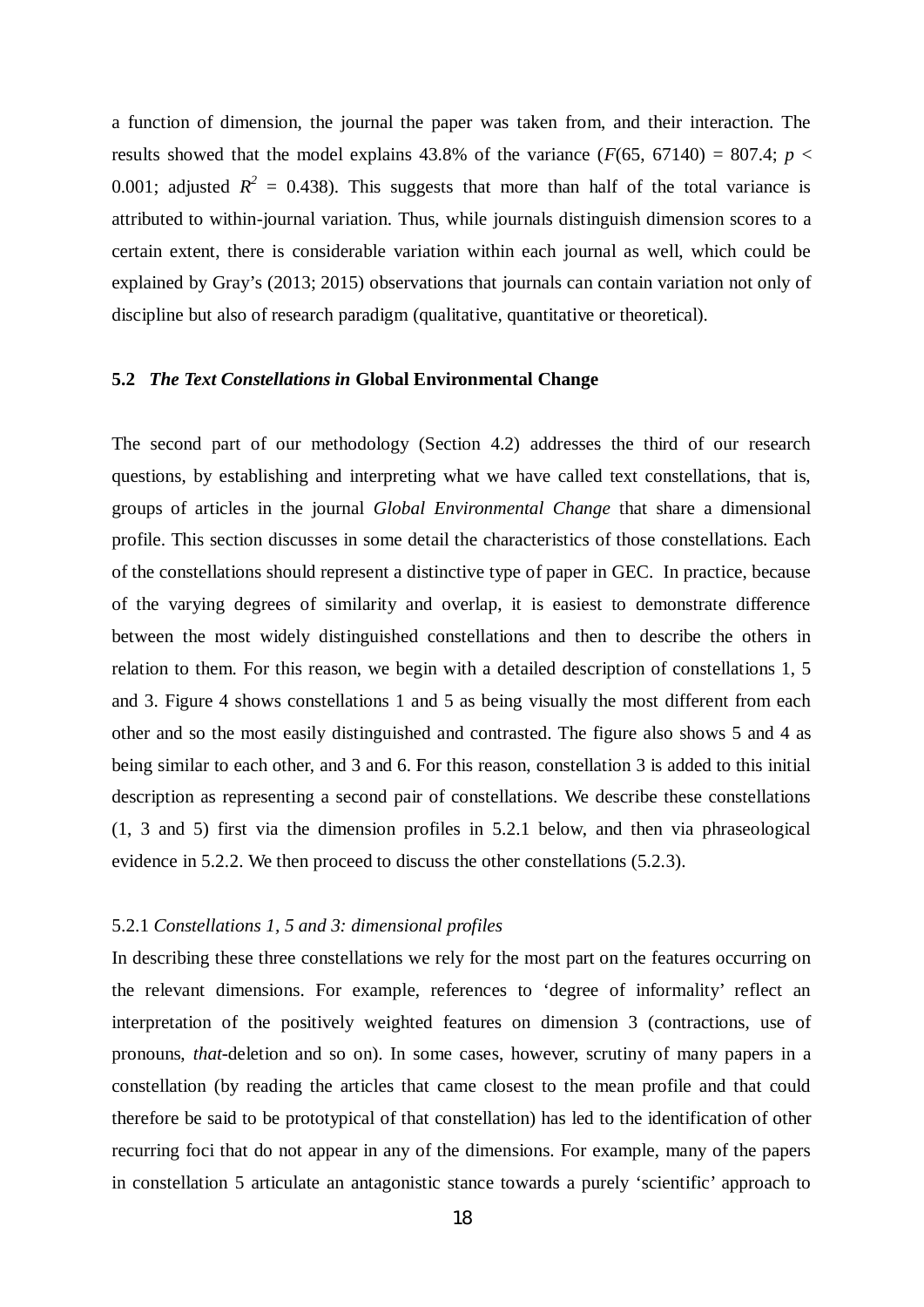studying environmental change. Examples are given below. Similarly, many of the papers in constellation 1 express concern and pessimism about likely future environmental changes, and their consequences, in the locations they have studied. Again, examples are given below. In neither case is this attitudinal information retrievable from the factor/dimension loadings.

The examples given below are taken from a broad diachronic range. These examples are inevitably selective. The aim is not to demonstrate typicality via the examples; typicality or representativeness of the features identified has been demonstrated through the multidimensional analysis and consequent identification of the constellations.

A dimension-led description of each constellation follows.

#### Constellation 1: site- or target- specific narrative and quantification

This constellation scores low on dimensions 1, 2, 3 and 5 and high on dimension 6 (see Figure 4). This suggests: a concern with action or events rather than with system; use of implicit rather than explicit argumentation; a relative absence of features associated with informality; a focus on space and place rather than on text; and a concern with the nonresearch world. This might be summarised as a relative prioritisation of the physical world over the world of ideas, combined with a relative lack of concern to explain steps in argumentation to the reader. The papers belonging to this constellation tend to focus on specific sites of interaction between people and the environment (e.g. forest, coastal cities, individual countries or regions), often coupled with specific influences on environmental change. Scrutiny of papers in the constellation showed that most of them give quantified data about changes in aspects of the environment and construe human societies as abstractions defined by environment-related activity. In spite of this apparently 'de-humanised' approach, most papers also attach value judgements to predictions about climate change and environmental loss.

Focus on place: *Vegetation in the Great Basin prior to domestic grazing can be broadly discerned from the journals and diaries of early European-descent travellers through the Great Basin.* 1996\_Knapp

Implicit argument (statements without explicit indices of relationship between propositions): *Predicted yields from the multiple regression function are compared with simulated yields from the CERES-Wheat model at Almeria in Fig. 7. These functions could be used if…. The quadratic and Mitscherlich-Baule functional forms were tested ….* 2000\_Iglesias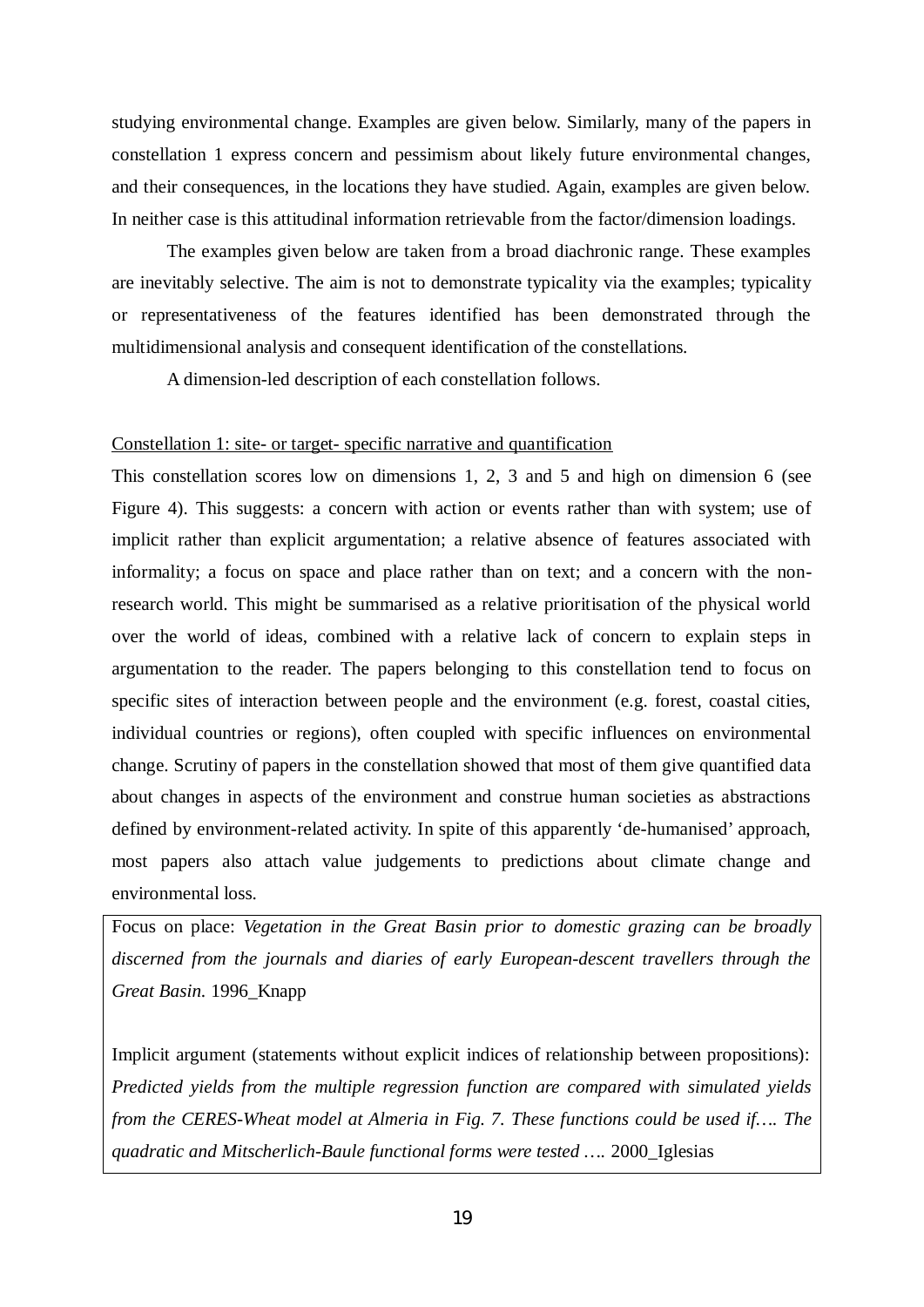Focus on quantity: *…it involved the creation of five major reservoirs that have flooded 9675 km of boreal forest and two major river diversions totalling -1600m.3/sec, about twice the flow of water diverted out of the Churchill River.* 1995\_Rosenberg

Abstracted human action: *A growing urban and middle-class segment of the national population could also mean changing perceptions of the forest.* 1999\_Mather

Value judgements and predictions: *At present, however, it seems only too likely that by very soon after 2000 all but the most inaccessible parts, and a few reserves, of the rich forest environment … will have been irreparably destroyed ….* 1990\_Brookfield

## Constellation 5: personal voices

This constellation is distinctive in that the spread of scores between the dimensions is greater than those of the other constellations. It scores high on dimensions 1, 2, 3, and 5 and low on dimensions 4 and 6. This suggests: a focus on system rather than action; a concern to make arguments explicit; a relatively high proportion of features associated with informality and with a text focus; a concern with the research world. In summary, there is a focus on the abstract but also on engagement with a number of voices and with explicit argumentation.

The papers belonging to this constellation deal with human perspectives on the environment, including perception studies, and also with social perspectives of science. This is a smaller constellation than constellation 1, with only 45 papers.

Focus on system: *Vulnerability arises through particular levels of exposure to underlying socio-economic changes and to climate-related impacts flowing from the different scenarios.* 2000\_Lorenzoni

Person-centred methods: *Of the physicist trio, two were interviewed in person, and showed themselves to be remarkably frank. It was not possible to interview NAME, wherefore I resorted to numerous persons who knew him.* 2008\_Lahsen

Informality: *Ok, this object is cool – actually it is toxic when burned, but we don't care anyway, as we don't exactly know what effects we cause.* 2001\_Stoll-Kleeman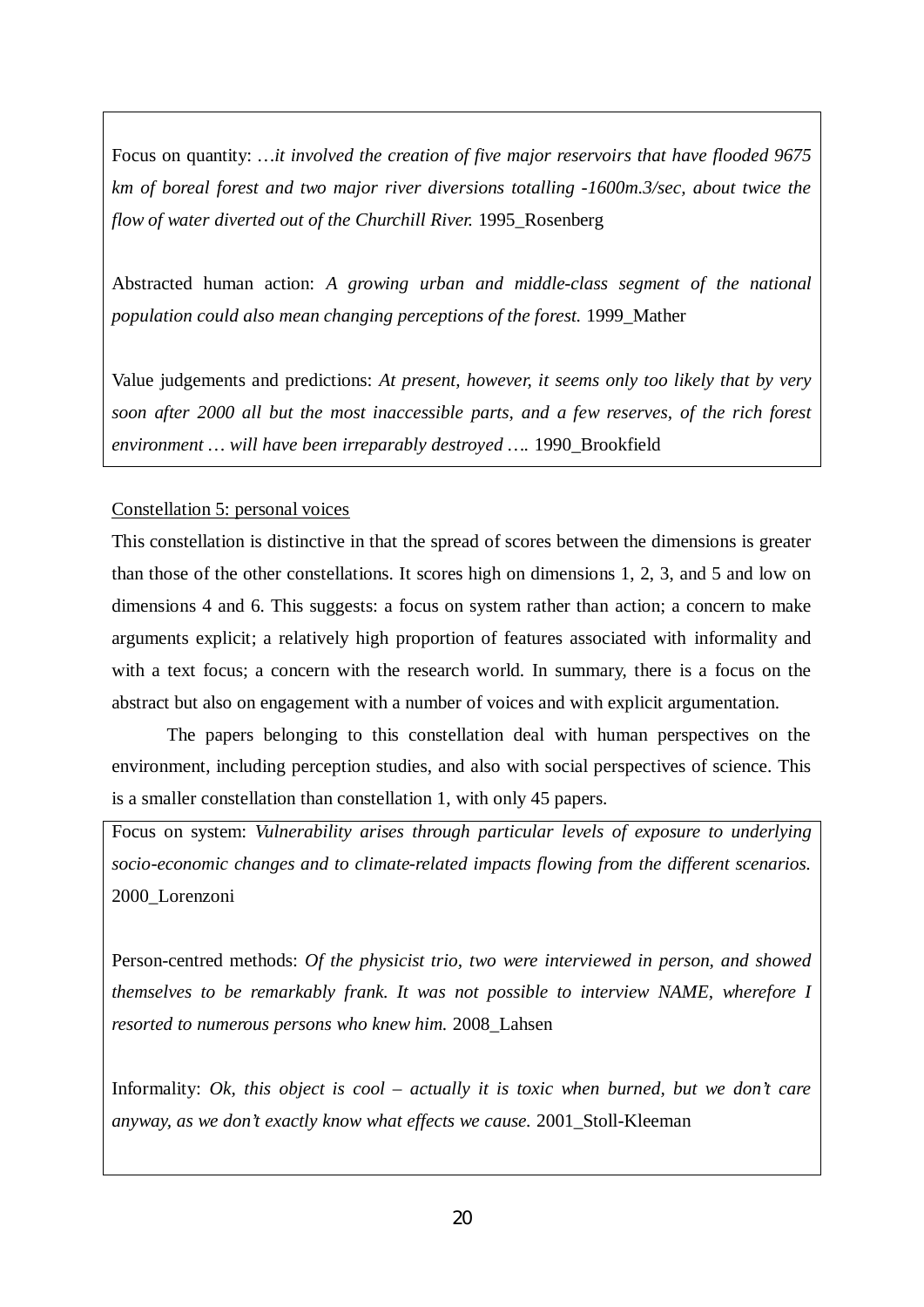Explicit argumentation: *Because empirical concepts are open textured, …. For instance, aquatic damage from acid deposition can be characterized in several ways. …. Moreover, the choice of a reference pH value can … Still another consideration…* 1995\_Herrick

#### Constellation 3: modelling

This constellation scores high on dimensions 1 and 6 and relatively low on dimensions 2, 3 and 4. This suggests: a concern with system rather than action but a complementary concern with the non-research world; relatively little use of explicit argumentation; little use of features connected with informality or conceptual discourse; relatively little text focus. It contrasts with constellation 1 mainly in respect to dimension 1. In other words, constellation 3 is more system-oriented whereas constellation 1 is more action-oriented. It contrasts with constellation 5 with respect to dimensions 3 and 5 in particular, implying that it has fewer features associated with informality and with textual interaction. The papers in this constellation are mostly about the activity of modelling environment change.

Below are two examples of constellation 3 demonstrating the interactions between the physical world (e.g. *CO2-fertilization; carbon emissions*) and the world of mathematical projection (e.g. *are converted to concentrations; two alternatives…system*).

Focus on system: *STAGGER, where appropriate, uses revised model parameters…. The primary enhancement in STAGGER compared to STUGE is the inclusion of a CO2 fertilization feedback effect which ensures a balanced carbon cycle at the start of the model projections in 1990.* 1994\_Rotman

Focus on the non-research world: *We discuss two alternatives for a domestic system of carbon emissions trading. Option I caps carbon at the point of production. …. Option II is a "downstream", "combustor", or "end-user" system that controls carbon at the point of fuel combustion.* 2000\_Holmes

The examples and descriptions above suggest that the three constellations do indeed occupy different spaces in the research world. Constellation 1 is the most 'science like', reporting empirical work. Constellation 5 is the most 'social science like', reporting social and political attitudes and responses to environmental change. Constellation 3 is the most mathematical and in some cases articulates a mixed method of working.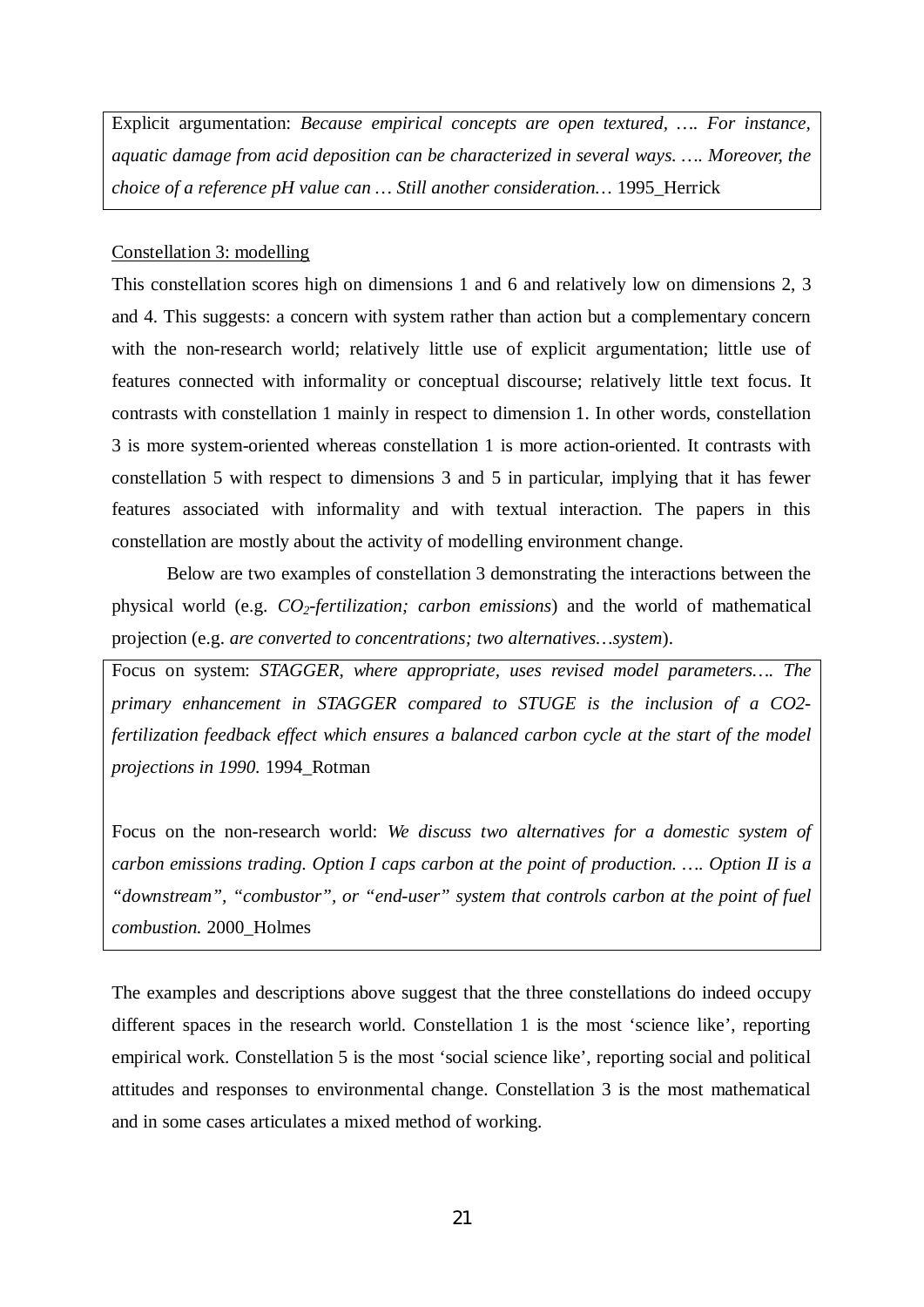#### 5.2.2 *The other three constellations*

As noted above, the greatest similarity measures shown in Figure 4 are for constellations 3 and 6, and for constellations 4 and 5. In this section, constellation 6 will be described in comparison with 3, constellation 4 in comparison with 5, and constellation 2 will also be described. These descriptions are carried out in relation to the dimension profiles shown in Figure 4.

Constellation 6 ('modelling human beings') is similar to constellation 3 in terms of dimensions 1 (high in both) and 4 (low in both). It is also similar to constellation 5 in terms of dimension 2 (high in both). It contrasts with constellation 1 in all dimensions except 4. The dimensional profile suggests: a focus on system rather than action; a concern for explicit argumentation; a focus on text but not on conceptual discourse. Like constellation 3, these papers explore models and uncertainty, but the models have a more human focus, as shown in these examples:

*Imagine a set of actors, each owning definite quantities of various goods. These actors meet on a market place, where an auctioneer proposes an arbitrary price scheme for these goods.* 1996\_Jaeger

*Given the technical difficulties and expense of monitoring carbon stock changes at the farm level, incentives may need to be based on activities rather than upon measured changes in the soil. Decoupling incentives from carbon accounting would allow for incentive payments to focus on those practices that have the highest environmental benefits*. 2000\_Subak

Constellation 4 ('researching people'), as noted, is somewhat similar to constellation 5. Both constellations score relatively high on dimensions 3 and 5. Both score low on dimension 4. They are distinguished in respect of dimension 1 (where constellation 4 scores low and constellation 5 scores high) and dimension 6 (where constellation 4 scores high and constellation 5 scores low). This suggests that constellation 4 will be more action-oriented than is constellation 5 (more concerned with the process of research itself), and more concerned with the world of things (common nouns) rather than abstractions (nominalisations). In practice, constellation 4, like constellation 5, focuses on people, and includes histories of academic and political approaches to issues of environmental change as well as surveys of public attitude.

The following two examples from this constellation illustrate the focus on action, and also the interaction with human subjects: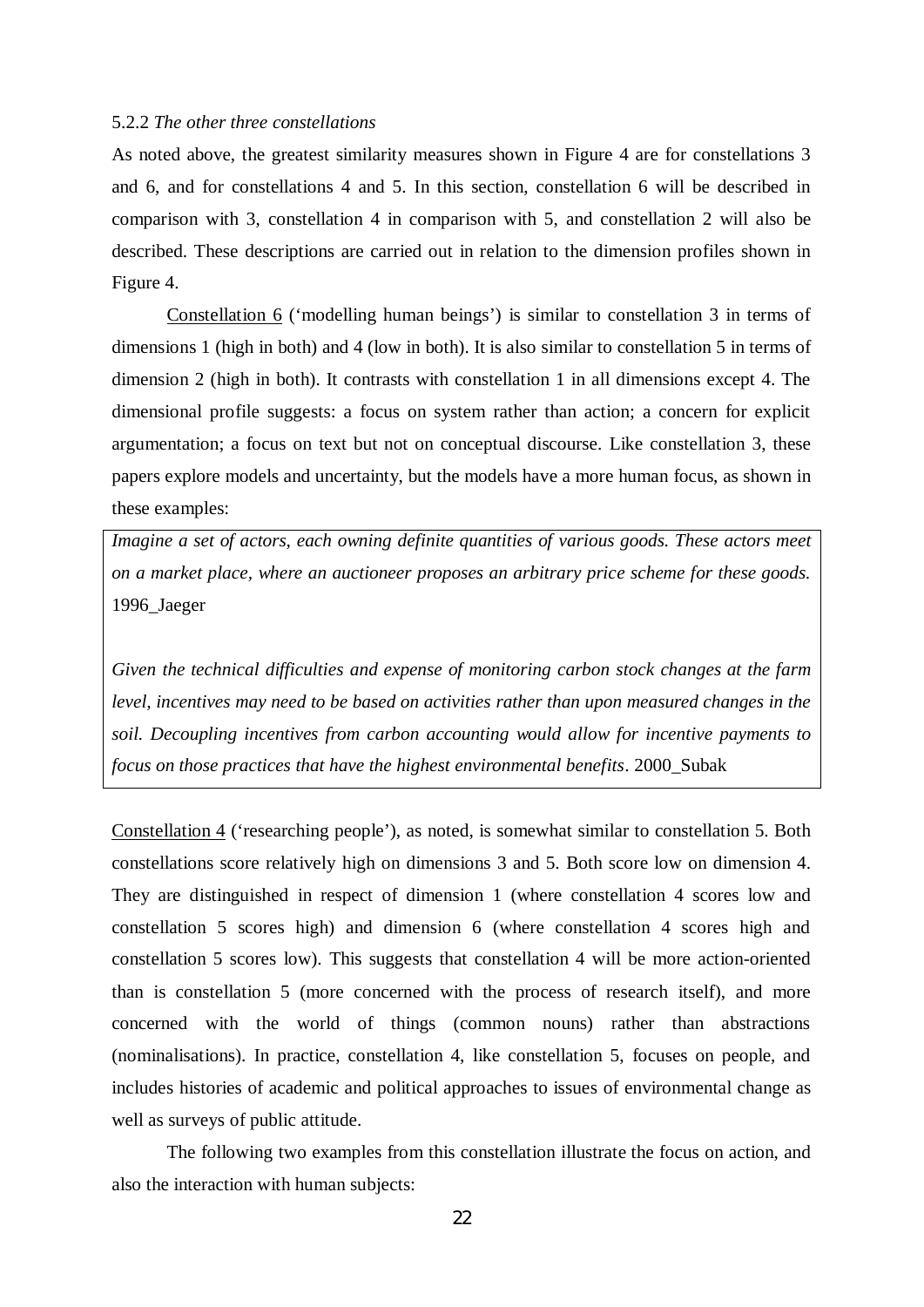*A panel of five expert climatologists was selected and assembled to develop future climate scenarios and their controls. The experts were individually asked to identify and explain each of the current (1993) climatic controls* 1995\_Miklas

*Respondents were also asked to choose up to three actions, from a list, which they thought would best tackle climate change*. 2008\_Pidgeon

The final example shows the reflection upon the history of research into environmental change:

*The scientific community has repeatedly claimed that it will be able to provide more certainty in future in order to improve the rational basis for policy, but reveals ever more uncertainties as the timespan needed for reducing them, once proposed for the 1990s, now extends further into the next century.* 1994\_Boehmore-Christiansen

Finally, constellation 2 ('theory') is the largest constellation in the journal, with 169 papers. Possibly as a result of the size factor, most of the dimension scores are around the average, and slightly above the scores in constellation 1. However, the constellation scores relatively high on dimension 4 and low on dimension 6. This suggests that the constellation will be action-oriented but will also be discursive, with an emphasis on building an argument around other researchers' contributions. Some papers in this constellation construct a history of research into environmental change, others address theoretical stances taken by various schools of thought, while others conduct more traditional meta-analyses of existing data.

Focus on action: *Just as SCOPE began its activities, UNESCO established its Man and the Biosphere (MAB) programme in 1971... In some countries, one committee guided research within both programmes; other countries established a committee for each.* 1990\_Price

Focus on research paradigms: *Proponents of the pluralist paradigm see increasing social differentiation as the central societal process. By this it is meant that the division of labor increases as industrialization proceeds and as society becomes more complex.* 1995\_Sunderlin

Meta-analysis: *In a recent application of meta-analysis in the field of land-cover change, Geist and Lambin (2001) … examined 152 cases of tropical deforestation ...*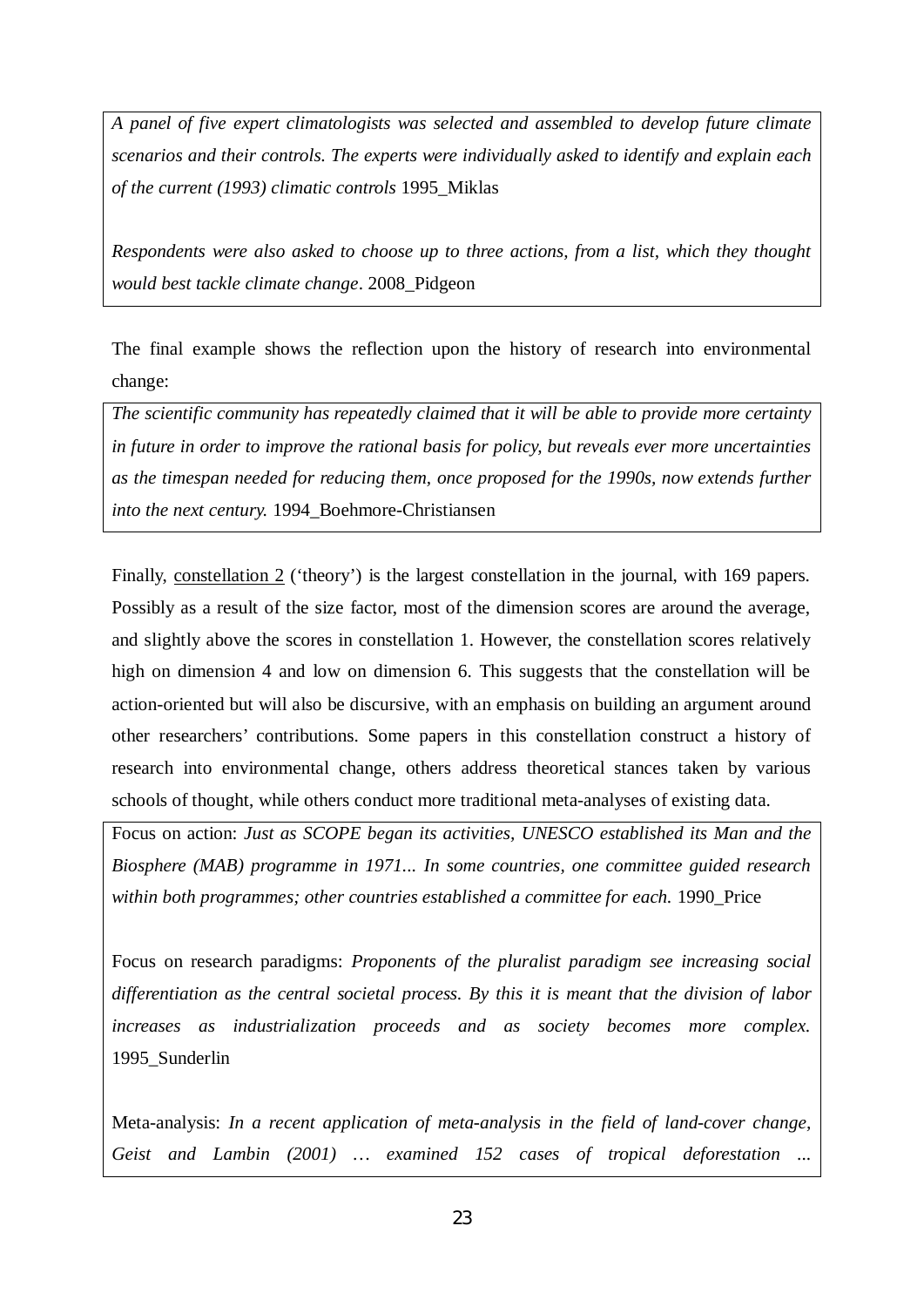#### **6. Conclusions**

This paper has described the application of MDA to a corpus of eleven thousand journal articles in the domain of environmental studies. It has identified six dimensions that account for variation in that corpus and has shown how these dimensions map on to the 11 journals in the corpus. It has also applied MDA in a novel way, segmenting the holdings of one journal (GEC) into groups or constellations of texts, identifying sub-corpora on internal rather than external criteria. The paper has made the argument that the constellations group texts together that have commonalities in their approaches to research – their concern with developing predictive models (3 and 6), for example, with discussion of theory and policy (2), or with a focus on individual voices in human-environment studies (4 and 5).

A set of six dimensions was used in the MDA. It could be argued that the resulting dimensions were weak, with few distinctive linguistic features (Dimension 6 had only two features). The corpus of research articles, however, had low degrees of variance compared to a general corpus of both spoken and written language (as in Biber 1988), and we elected to use a model that, while low on linguistic features, had potential for a more fine-grained analysis than would have been possible with, say, a three-dimension model. This choice has been justified, we propose, by the resulting constellation model that we obtained for GEC, and the plausibility of the groupings that emerged using this inductive approach.

Gray (2015) identifies three broad research paradigm 'registers' and argues persuasively that discipline is only one factor contributing to variation. The journal that we have focused on, GEC, is an interdisciplinary journal with contributions from researchers from different disciplines, working in a range of contexts, and the research papers do not necessarily fit into neat categories. In our project we have included all the papers, without filtering, and it may well be that the boundaries between categories are fuzzy. The six constellations that emerged from the MDA feature, to differing degrees, orientations towards theory, qualitative and quantitative paradigms, but they also reflect a range of research approaches to the study of human-environment relationships that differ in their foci and, interestingly, in attitudes (see 5.2.1 above). The identification of these constellations could not have been achieved through an a priori categorisation of texts.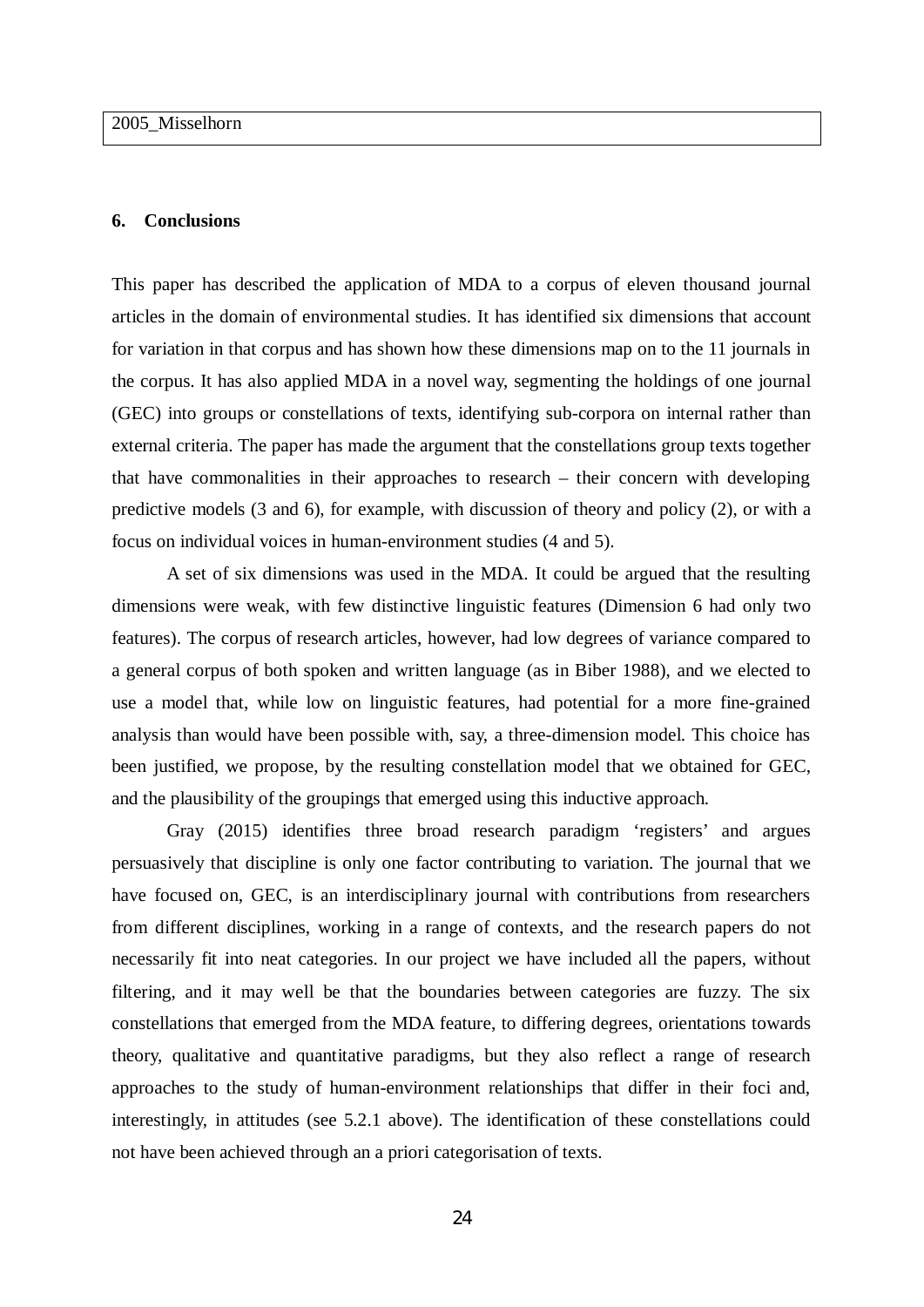#### **Endnotes**

1 We are grateful to the research department of Elsevier UK, who helped in the planning and execution of the project, including providing access to all the journals used in our corpus.

2 Personal communication with Andrew Plume, Elsevier UK.

3 http://www.scopus.com/

4 Professor Douglas Biber carried out the tagging process and the exploratory factor analysis, and advised on the number of factors.

5 Nouns tagged by the Biber tagger as 'nominalizations' are identified only by suffixes such as '-tion'. While these do identify genuine nominalisations, there are some false hits and not all nominalisations are identified by this method.

#### **References**

- Alsop, S. & Nesi, H. (2009). Issues in the development of the British Academic Written English (BAWE) corpus. *Corpora*, *4*(1), 71–83.
- Biber, D. (1985). Investigating macroscopic textual variation through multifeature/multidimensional analyses. *Linguistics*, *23*(2), 337–360.
- Biber, D. (1988). *Variation across speech and writing*. Cambridge: Cambridge University Press.
- Biber, D. (1989). A typology of English texts. *Linguistics* 27, 3-43.
- Biber, D. (1990). Methodological issues regarding corpus-based analysis of linguistic variation. *Literary and Linguistic Computing*, *5*(4), 257–269.
- Biber, D. (1995). *Dimensions of register variation: A cross-linguistic comparison*. Cambridge: Cambridge University Press.
- Biber, D. (2006). *University language: A corpus-based study of spoken and written registers.* Amsterdam: John Benjamins.
- Biber, D., Conrad, S., & Reppen, R. (1998). *Corpus linguistics: Investigating language structure and use*. Cambridge: Cambridge University Press.
- Biber, D., & Kurjian, J. (2007). Towards a taxonomy of web registers and text types: A multidimensional analysis. In M. Hundt, N. Nesselhauf, & C. Biewer (Eds.), *Corpus linguistics and the web* (pp. 109–131). Amsterdam: Rodopi.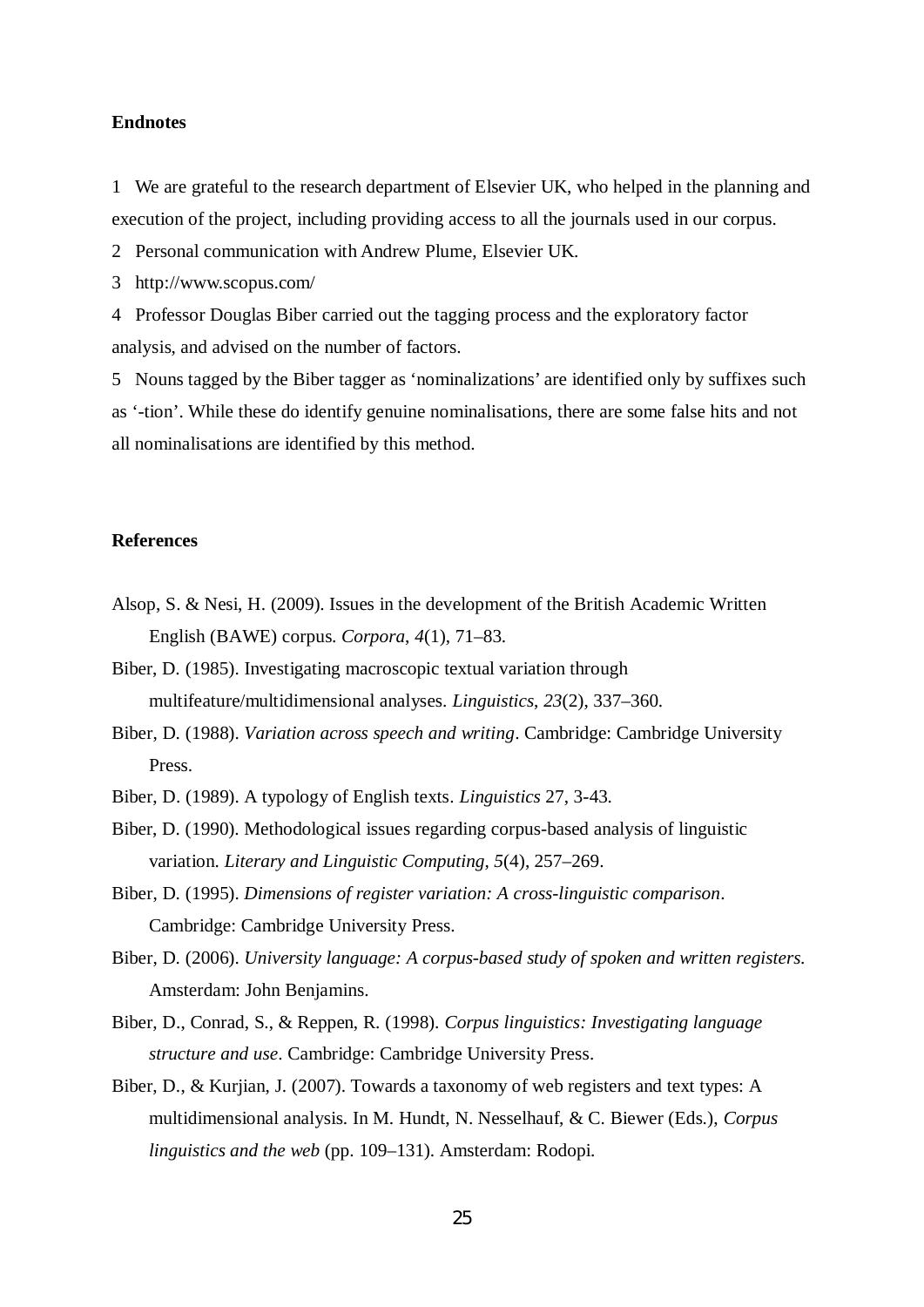- Biber, D., Egbert, J. & Davies, M. (2015). Exploring the composition of the searchable web: a corpus-based taxonomy of web registers. *Corpora* 10(1): 11-45.
- Biglan, A. (1973).The characteristics of subject matter in academic areas. *Journal of Applied Psychology*, *57*, 195–203.
- Breiman, L. E. O. (2001). Random forests. *Machine Learning*, *45*(1), 5–32.
- Charles, M. (2006). The construction of stance in reporting clauses: a cross-disciplinary study of theses. *Applied Linguistics 27*(3), 492-518.
- Conrad, S., & Biber, D. (2001). Multi-dimensional methodology and the dimensions of register variation in English. In S. Conrad & D. Biber (Eds.), *Variation in English: Multi-dimensional studies* (pp. 13–42). Essex: Pearson Education.
- Csomay, E. (2002). Variation in academic lectures: Interactivity and level of instruction. In R. Reppen, S. Fitzmaurice & D. Biber (eds) *Using Corpora to Explore Linguistic Variation* (pp. 203–224). Amsterdam: John Benjamins.
- Durrant, P. (2015). Lexical Bundles and Disciplinary Variation in University Students' Writing: Mapping the Territories *Applied Linguistics,* 1–30. doi:10.1093/applin/amv011
- Egbert, J., Biber, D. & Davies, M. (2015). Developing a bottom-up, user-based method of web register classification. *Journal of the Association for Information Science and Technology, 66*(9), 1817-1831.
- Friginal, E. & Weigle, S. (2014). Exploring multiple profiles of L2 writing using multidimensional analysis. *Journal of Second Language Writing, 26*, 80-95.
- Gardner, S., Biber, D. & Nesi, H. (2015). MDA perspectives on discipline and level in the BAWE corpus. Extended abstract. Biannual Corpus Linguistics Conference Lancaster University, 21-24 July 2015.
- Giannoni, D. (2010) *Mapping Academic Values in the Disciplines: A Corpus-based Approach* Bern: Peter Lang.
- Gray, B. (2013). More than discipline: uncovering multi-dimensional patterns of variation in academic research articles. *Corpora 8*(2), 153-181.
- Gray, B. (2015). *Linguistic Variation in Research Articles: When Discipline Tells Only Part of the Story*. Amsterdam: John Benjamins.
- Grieve, J., Biber, D., Friginal, E. & Nekrasova, T. (2010). Variation among blogs: A multidimensional analysis. In A. Mehler, S. Sharoff, M. Santini (Eds.), *Genres on the web: Corpus studies and computational models* (pp. 45–71). Springer-Verlag, New York,
- Groom, N. (2005). Pattern and meaning across genres and disciplines: an exploratory study. *Journal of English for Academic Purposes 4*(3), 257-277.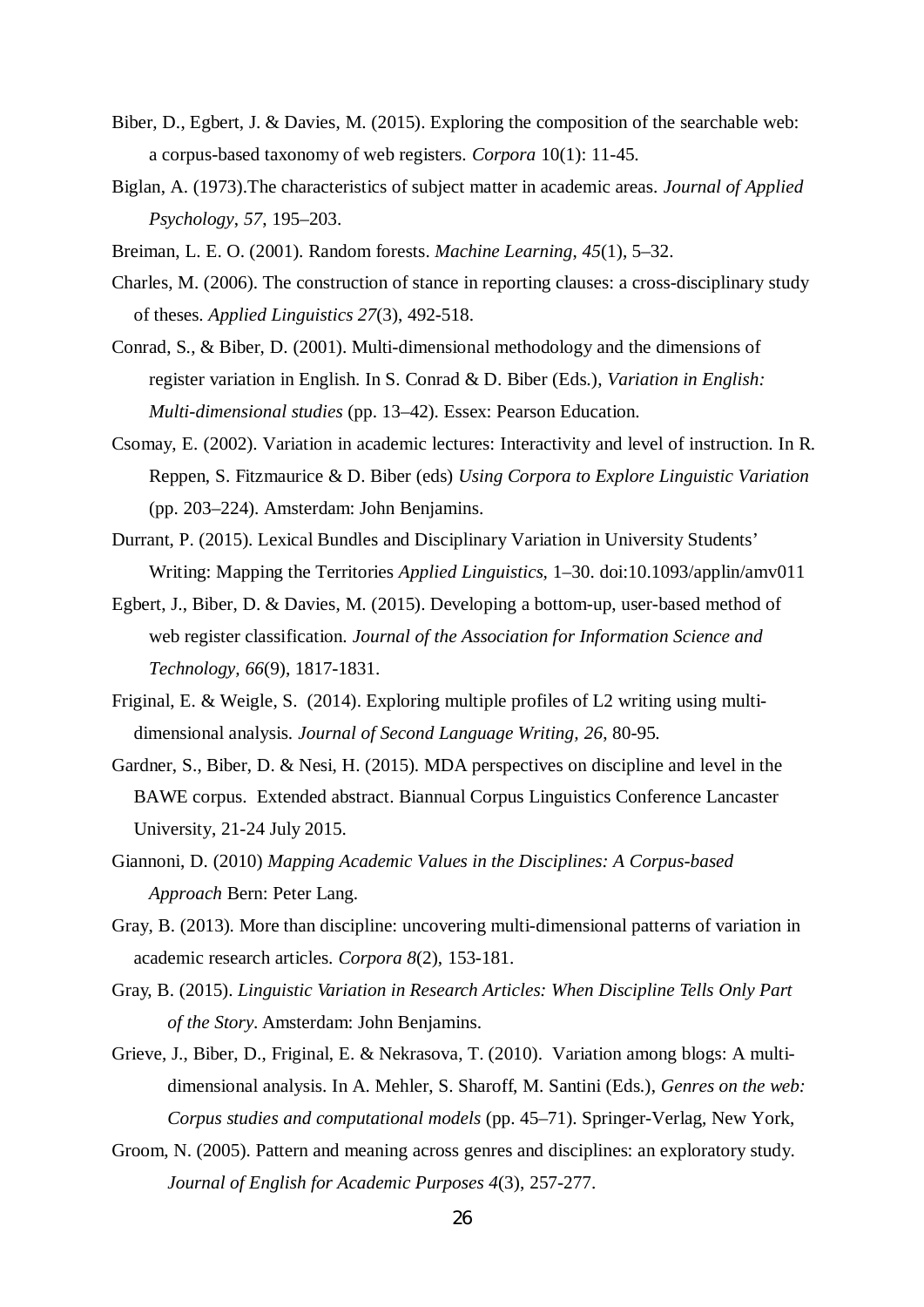- Halliday, M.A.K. and Hasan, R. (1990). *Language, context, and text: aspects of language in a social-semiotic perspective*. Oxford: Oxford University Press.
- Halliday, M.A.K. & Martin, J. (1993). *Writing science: literacy and discursive power*. Pittsburgh: University of Pittsburgh Press.
- Hu, G. & Wang, G. (2014). Disciplinary and ethnolinguistic influences on citation in research articles. *Journal of English for Academic Purposes* 14, 14-28.
- Hyland, K. (2000). *Disciplinary discourses: social interactions in academic writing*. Harlow: Longman.
- Hyland, K. (2001a). Bringing in the reader: Addressee features in academic writing. *Written Communication*, *18*(4), 549-574.
- Hyland, K. (2001b). Humble servants of the discipline? Self-mention in research articles. *English for Specific Purposes*, *20*, 207-226.
- Hyland, K. (2008). As can be seen: lexical bundles and disciplinary variation. *English for Specific Purposes*. *27*(1), 4-21.
- Hyland, K. & Bondi, M. (eds.) (2006). *Academic Discourse across Disciplines*. Bern: Peter Lang.
- Kanoksilapatham, B. (2007). Rhetorical moves in biochemistry research articles. In D. Biber, U. Connor, & T. A. Upton (Eds.), *Discourse on the move: Using corpus analysis to describe discourse structure* (pp. 73–119). Amsterdam: John Benjamins.
- Kilgarriff, A., Baisa, V., Bušta, J., Jakubíček, M., Kovář, V., Michelfeit, J., Rychlý, P., & Suchomel, V. (2014). The Sketch Engine: Ten years on. *Lexicography ASIALEX, 1*(1), 7-36.
- Kuhn, M., & Johnson, K. (2013). *Applied predictive modeling*. New York, NY: Springer.
- Mauranen, A. (2006). Speaking the discipline: Discourse and socialisation in ELF and L1 English. In K. Hyland & M. Bondi (eds) *Academic Discourse across Disciplines* (pp. 271-294). Bern: Peter Lang.
- McGrath, L. (2016). Self-mentions in anthropology and history research articles: Variation between and within disciplines. *Journal of English for Academic Purposes 21*, 86–98.
- Poos, D. & Simpson, R. (2002). Cross-disciplinary comparisons of hedging: Some findings from the Michigan Corpus of Spoken Academic English. In R. Reppen, S. Fitzmaurice & D. Biber (eds) *Using Corpora to Explore Linguistic Variation* (pp. 3–24). Amsterdam: John Benjamins.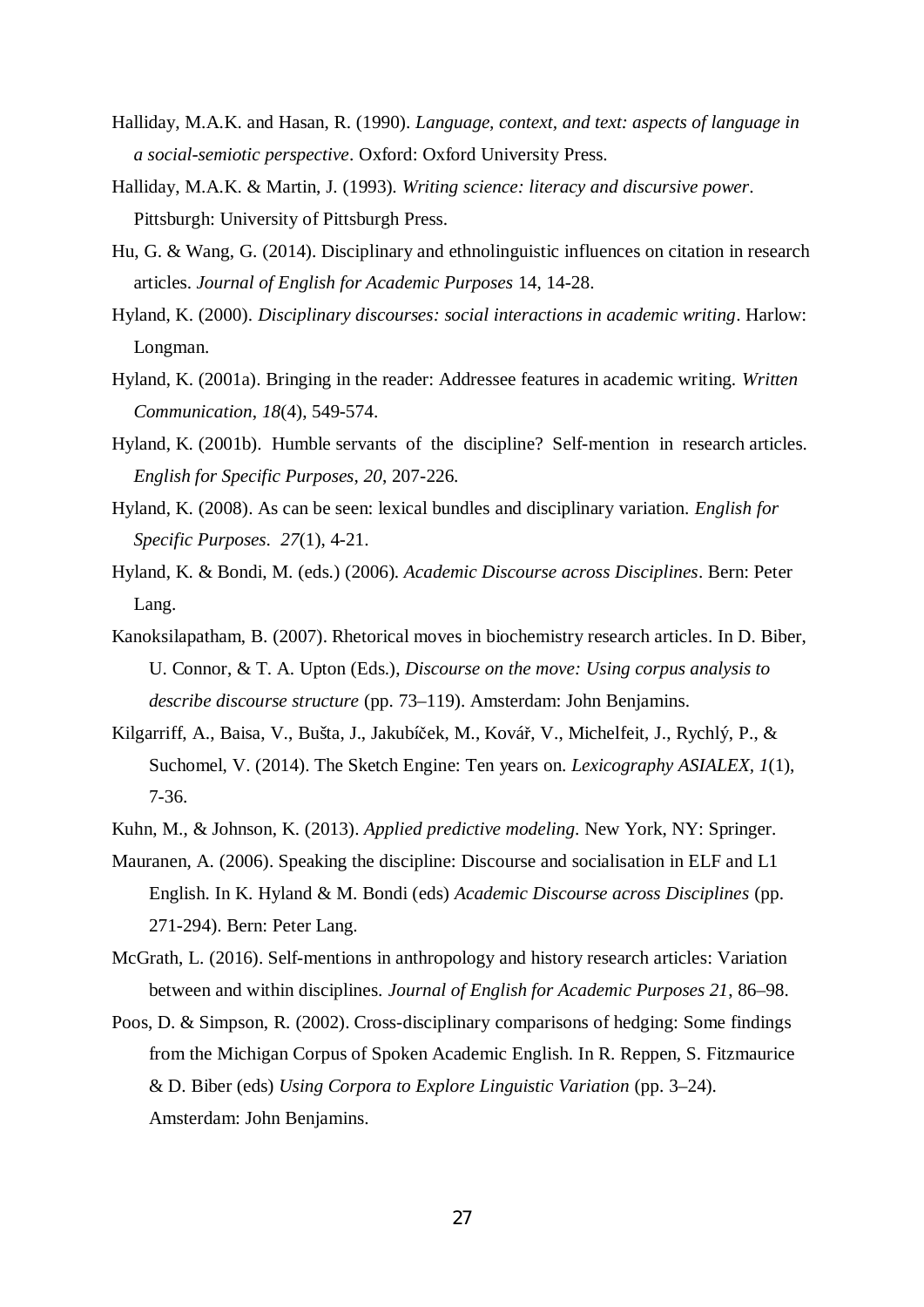| Journal    |                  | 1990-2000 | 2001      | 2002      | 2003      | 2004      | 2005      | 2006      | 2007      | 2008      | 2009      | 2010      | Total      |
|------------|------------------|-----------|-----------|-----------|-----------|-----------|-----------|-----------|-----------|-----------|-----------|-----------|------------|
| (ID) AEE   |                  |           |           |           |           |           |           |           |           |           |           |           |            |
|            | # of papers      | <b>NA</b> | 100       | 135       | 167       | 128       | 211       | 180       | 195       | 168       | 204       | 230       | 1,718      |
|            | # of words       | <b>NA</b> | 450,224   | 552,046   | 663,835   | 582,108   | 878,896   | 814,139   | 863,241   | 734,046   | 941,407   | 1,082,516 | 7,562,458  |
|            | # of words/paper | <b>NA</b> | 4,502.2   | 4,089.2   | 3,975.1   | 4,547.7   | 4,165.4   | 4,523.0   | 4,426.9   | 4.369.3   | 4,614.7   | 4,706.6   | 4,401.9    |
| $(MD)$ AWR |                  |           |           |           |           |           |           |           |           |           |           |           |            |
|            | # of papers      | <b>NA</b> | 60        | 81        | 96        | 88        | 99        | 136       | 171       | 137       | 140       | 129       | 1,137      |
|            | # of words       | NA        | 373,384   | 561,695   | 473,464   | 463,247   | 530,785   | 783,637   | 1,043,230 | 767,990   | 816,940   | 753,378   | 6,567,750  |
|            | # of words/paper | <b>NA</b> | 6,223.1   | 6,934.5   | 4,931.9   | 5,264.2   | 5,361.5   | 5,762.0   | 6,100.8   | 5,605.8   | 5,835.3   | 5,840.1   | 5,776.4    |
| $(ID)$ $B$ |                  |           |           |           |           |           |           |           |           |           |           |           |            |
|            | # of papers      | <b>NA</b> | 56        | 71        | 97        | 80        | 92        | 73        | 179       | 126       | 97        | 92        | 963        |
|            | # of words       | <b>NA</b> | 266,989   | 272,275   | 473,091   | 359,780   | 361,259   | 348,078   | 723,932   | 600,616   | 475,765   | 445,618   | 4,327,403  |
|            | # of words/paper | <b>NA</b> | 4,767.7   | 3,834.9   | 4,877.2   | 4,497.3   | 3,926.7   | 4,768.2   | 4,044.3   | 4,766.8   | 4,904.8   | 4,843.7   | 4,493.7    |
| (ID) CEUS  |                  |           |           |           |           |           |           |           |           |           |           |           |            |
|            | # of papers      | NA        | 31        | 27        | 33        | 31        | 33        | 45        | 36        | 39        | 44        | 45        | 364        |
|            | # of words       | NA        | 170,584   | 156,511   | 176,674   | 203,589   | 187,928   | 272,849   | 200,025   | 230,231   | 262,909   | 281,975   | 2,143,275  |
|            | # of words/paper | NA        | 5,502.7   | 5,796.7   | 5,353.8   | 6,567.4   | 5,694.8   | 6,063.3   | 5,556.3   | 5,903.4   | 5,975.2   | 6,266.1   | 5,888.1    |
| (ID) EP    |                  |           |           |           |           |           |           |           |           |           |           |           |            |
|            | # of papers      | NA        | 212       | 253       | 241       | 261       | 309       | 410       | 412       | 485       | 423       | 423       | 3,429      |
|            | # of words       | NA        | 790,382   | 958,450   | 935.911   | 1,027,702 | 1.228.764 | 1,612,679 | 1.625.895 | 1,913,762 | 1,695,297 | 1,724,649 | 13,513,491 |
|            | # of words/paper | NA        | 3,728.2   | 3,788.3   | 3,883.4   | 3,937.6   | 3,976.6   | 3,933.4   | 3,946.3   | 3,945.9   | 4,007.8   | 4,077.2   | 3,940.9    |
| $(ID)$ GEC |                  |           |           |           |           |           |           |           |           |           |           |           |            |
|            | # of papers      | 223       | 23        | 23        | 25        | 35        | 33        | 35        | 39        | 71        | 49        | 74        | 630        |
|            | # of words       | 1,327,336 | 142,014   | 129,388   | 133,554   | 201,174   | 192,181   | 212,481   | 257,378   | 487,880   | 321,434   | 503,778   | 3,908,598  |
|            | # of words/paper | 5,952.2   | 6,174.5   | 5,625.6   | 5,342.2   | 5,747.8   | 5,823.7   | 6,070.9   | 6,599.4   | 6,871.5   | 6,559.9   | 6,807.8   | 6,204.1    |
| $(ID)$ JRS |                  |           |           |           |           |           |           |           |           |           |           |           |            |
|            | # of papers      | NA        | 31        | 30        | 28        | 31        | 31        | 34        | 32        | 35        | 39        | 40        | 331        |
|            | # of words       | NA        | 272,790   | 233,709   | 235,935   | 262,570   | 260,924   | 282,678   | 279,948   | 302,590   | 327,429   | 342,738   | 2,801,311  |
|            | # of words/paper | <b>NA</b> | 8,799.7   | 7,790.3   | 8,426.3   | 8,470.0   | 8,416.9   | 8,314.1   | 8,748.4   | 8,645.4   | 8,395.6   | 8,568.5   | 8,463.2    |
| (MD) JSIS  |                  |           |           |           |           |           |           |           |           |           |           |           |            |
|            | # of papers      | NA        | 16        | 13        | 21        | 17        | 18        | 14        | 18        | 16        | 14        | 21        | 168        |
|            | # of words       | NA        | 106,342   | 108,322   | 128,549   | 129,081   | 137,405   | 106,239   | 142,483   | 130,959   | 106,981   | 168,096   | 1,264,457  |
|            | # of words/paper | NA        | 6,646.4   | 8,332.5   | 6,121.4   | 7,593.0   | 7,633.6   | 7,588.5   | 7,915.7   | 8,184.9   | 7,641.5   | 8,004.6   | 7,526.5    |
| (MD) PS    |                  |           |           |           |           |           |           |           |           |           |           |           |            |
|            | # of papers      | <b>NA</b> | 73        | 201       | 247       | 300       | 293       | 208       | 188       | 140       | 148       | 109       | 1,907      |
|            | # of words       | NA        | 230,938   | 641,962   | 784,457   | 996,029   | 981,897   | 746,419   | 702,373   | 524,547   | 568,328   | 439,553   | 6,616,503  |
|            | # of words/paper | <b>NA</b> | 3,163.5   | 3,193.8   | 3,175.9   | 3,320.1   | 3,351.2   | 3,588.6   | 3,736.0   | 3,746.8   | 3,840.1   | 4,032.6   | 3,469.6    |
| $(MD)$ REE |                  |           |           |           |           |           |           |           |           |           |           |           |            |
|            | # of papers      | <b>NA</b> | 20        | 18        | 18        | 18        | 19        | 20        | 17        | 30        | 23        | 35        | 218        |
|            | # of words       | <b>NA</b> | 106,778   | 114,082   | 106,469   | 114,232   | 98,190    | 115,046   | 97,932    | 176,658   | 126,039   | 226,084   | 1,281,510  |
|            | # of words/paper | NA        | 5,338.9   | 6,337.9   | 5,914.9   | 6,346.2   | 5,167.9   | 5,752.3   | 5,760.7   | 5,888.6   | 5,480.0   | 6,459.5   | 5,878.5    |
| (MD) TRTE  |                  |           |           |           |           |           |           |           |           |           |           |           |            |
|            | # of papers      | <b>NA</b> | 23        | 24        | 24        | 27        | 27        | 34        | 45        | 42        | 50        | 40        | 336        |
|            | # of words       | NA        | 107,707   | 114,157   | 116,773   | 135,696   | 119,193   | 145,836   | 175,004   | 154,222   | 203,476   | 169,419   | 1,441,483  |
|            | # of words/paper | NA        | 4,682.9   | 4,756.5   | 4,865.5   | 5,025.8   | 4,414.6   | 4,289.3   | 3,889.0   | 3,672.0   | 4,069.5   | 4,235.5   | 4,290.1    |
| Total      |                  |           |           |           |           |           |           |           |           |           |           |           |            |
|            | # of papers      | 223       | 645       | 876       | 997       | 1,016     | 1,165     | 1,189     | 1,332     | 1,289     | 1,231     | 1,238     | 11,201     |
|            | # of words       | 1,327,336 | 3,018,132 | 3,842,597 | 4,228,712 | 4,475,208 | 4,977,422 | 5,440,081 | 6,111,441 | 6,023,501 | 5,846,005 | 6,137,804 | 51,428,239 |
|            | # of words/paper | 5,952.2   | 4,679.3   | 4,386.5   | 4,241.4   | 4,404.7   | 4,272.5   | 4,575.3   | 4,588.2   | 4,673.0   | 4,749.0   | 4,957.8   | 4,591.4    |
|            |                  |           |           |           |           |           |           |           |           |           |           |           |            |

Appendix 1 Distribution of papers and words across journals and volumes in the Birmingham-Elsevier Environment Corpus

 $Note: ID = interdisciplinary journal; MD = monodisciplinary journal; AEE = Agriculture, Ecosystems & Environment; AWR =$ Advances in Water Resources;  $B = BioSystems$ ; CEUS = Computers, Environment and Urban Systems;  $EP = Environmental$  Pollution; GEC = Global Environmental Change; JRS = Journal of Rural Studies; JSIS = Journal of Strategic Information Systems; PS = Plant Science; REE = Resource and Energy Economics; TRTE = Transportation Research Part D: Transport and Environment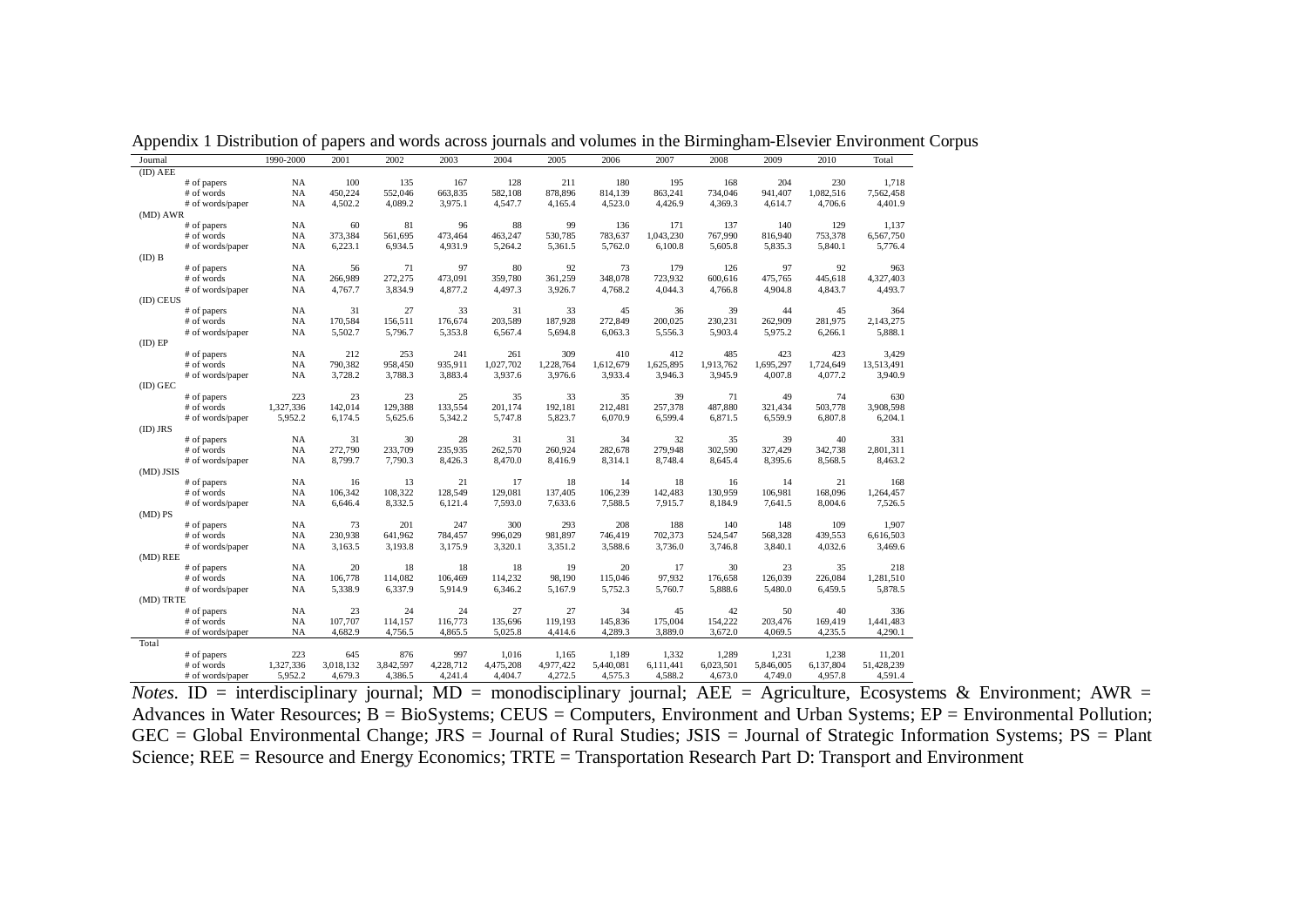| Feature                                       | Example                                                        | Mean   | <b>SD</b> |
|-----------------------------------------------|----------------------------------------------------------------|--------|-----------|
| word length                                   |                                                                | 5.23   | 0.20      |
| that deletion                                 | I think he went to $\dots$ vs. I think that he went to $\dots$ | 0.34   | 0.42      |
| contraction                                   | isn't, he's                                                    | 0.11   | 0.61      |
| present tense verb                            | argues, indicates                                              | 46.32  | 18.58     |
| second person pronoun and possessive          | you, your                                                      | 0.07   | 0.51      |
| demonstrative pronoun                         | This suggests $\ldots$                                         | 1.84   | 1.31      |
| first person pronoun and possessive           | I, our                                                         | 4.01   | 4.60      |
| be verb                                       | is, were                                                       | 1.19   | 1.04      |
| nominal pronoun                               | someone, everything                                            | 0.56   | 0.59      |
| modal of possibility                          | can, may, might, could                                         | 5.22   | 2.57      |
| wh-clause                                     | I believe what he said.                                        | 0.12   | 0.22      |
| preposition                                   | in, on                                                         | 140.36 | 13.01     |
| attributive adjective                         | an interesting finding                                         | 68.01  | 13.91     |
| past tense verb                               | examined, demonstrated                                         | 30.57  | 14.93     |
| third person pronoun and possessive except it | she, his                                                       | 2.97   | 3.05      |
| perfect aspect                                | The study has shown $\ldots$                                   | 4.24   | 2.22      |
| coordinating conjunction – phrasal connector  | review and test                                                | 2.32   | 1.46      |
| nominalization                                | realization, establishment                                     | 62.87  | 38.74     |
| adverb                                        | very, socially                                                 | 27.87  | 6.28      |
| modal of prediction                           | will, would, shall                                             | 1.59   | 1.88      |
| modal of necessity                            | ought, should, must                                            | 0.84   | 0.95      |
| conjunct                                      | however, therefore, thus                                       | 5.51   | 2.27      |
| predicative adjective                         | The finding is impressive.                                     | 5.55   | 2.11      |
| passive voice                                 | It was assumed that $\dots$                                    | 25.82  | 7.14      |
| communication verb in other contexts          | the study informs us of $\ldots$                               | 6.66   | 4.79      |
| likelihood verb in other contexts             | <i>it appears to be true</i>                                   | 4.90   | 3.39      |
| stance $noun + prepositional phrase$          | expectation of                                                 | 2.12   | 1.35      |
| determiner + stance noun                      | the wish                                                       | 0.83   | 0.89      |

Appendix 2: The 53 features used in the multidimensional analysis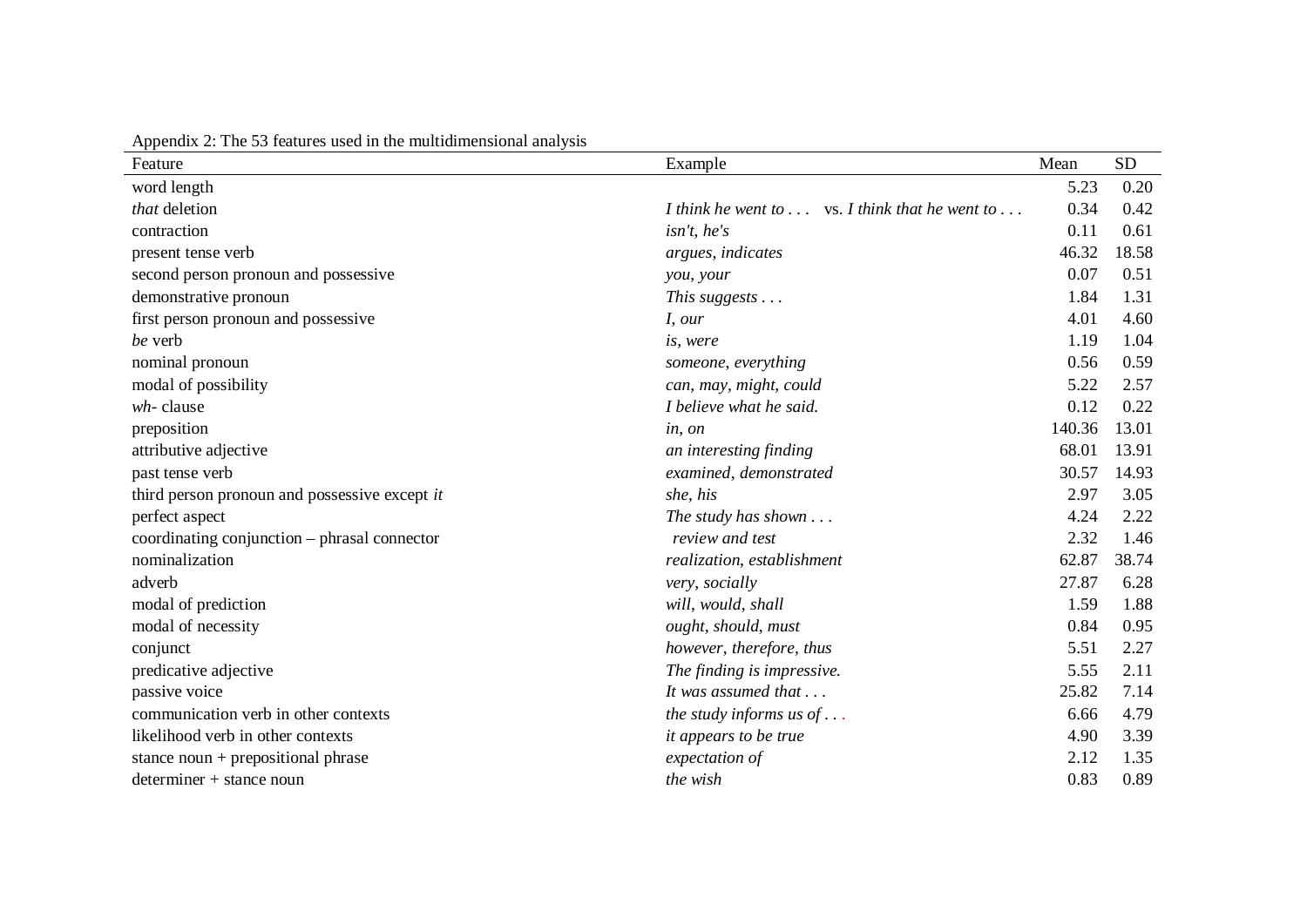| definite article                                                                | the                                           | 17.75 | 6.08  |
|---------------------------------------------------------------------------------|-----------------------------------------------|-------|-------|
| indefinite article                                                              | a, an                                         | 60.39 | 16.97 |
| common noun                                                                     |                                               | 74.17 | 17.81 |
| proper noun                                                                     |                                               | 14.53 | 7.52  |
| <i>that</i> complement clause controlled by communication verb                  | the finding suggests that $\dots$             | 1.53  | 1.07  |
| to complement clause controlled by verbs of desire, intention, and decision     | we decided to                                 | 0.40  | 0.54  |
| to complement clause controlled by verbs of modality, causation, and effort     | we managed to                                 | 0.74  | 0.69  |
| to complement clause controlled by stance nouns                                 | our desire to                                 | 0.44  | 0.64  |
| sum stance adverb                                                               |                                               | 1.80  | 1.10  |
| process noun                                                                    | development, research                         | 19.27 | 7.72  |
| cognitive noun                                                                  | analysis, reason                              | 5.82  | 3.68  |
| abstract noun                                                                   | emergency, respect                            | 24.44 | 11.61 |
| concrete noun                                                                   | sculpture, eye                                | 20.30 | 12.19 |
| place noun                                                                      | river, factory                                | 7.30  | 7.15  |
| group noun                                                                      | government, committee                         | 0.88  | 2.05  |
| topical adjective                                                               | public, social                                | 2.19  | 3.37  |
| activity verb                                                                   | control, shake                                | 16.00 | 4.41  |
| existence verb                                                                  | appear, reflect                               | 7.05  | 2.78  |
| subordinating conjunction                                                       | because, if, until                            | 5.21  | 2.14  |
| epistemic adjective in other contexts                                           | probable cause                                | 3.27  | 1.88  |
| communication verb                                                              | say, ask                                      | 4.38  | 2.12  |
| stanceN_other_context                                                           | in all probability                            | 5.66  | 3.97  |
| that complement clause controlled by factive or likelihood noun                 | despite the fact that $\dots$                 | 0.36  | 0.42  |
| relative clause                                                                 | a hypothesis that we propose                  | 4.95  | 2.59  |
| <i>that</i> complement clause controlled by mental, factive, or likelihood verb | we believe that $\dots$ , I hope that $\dots$ | 3.66  | 1.68  |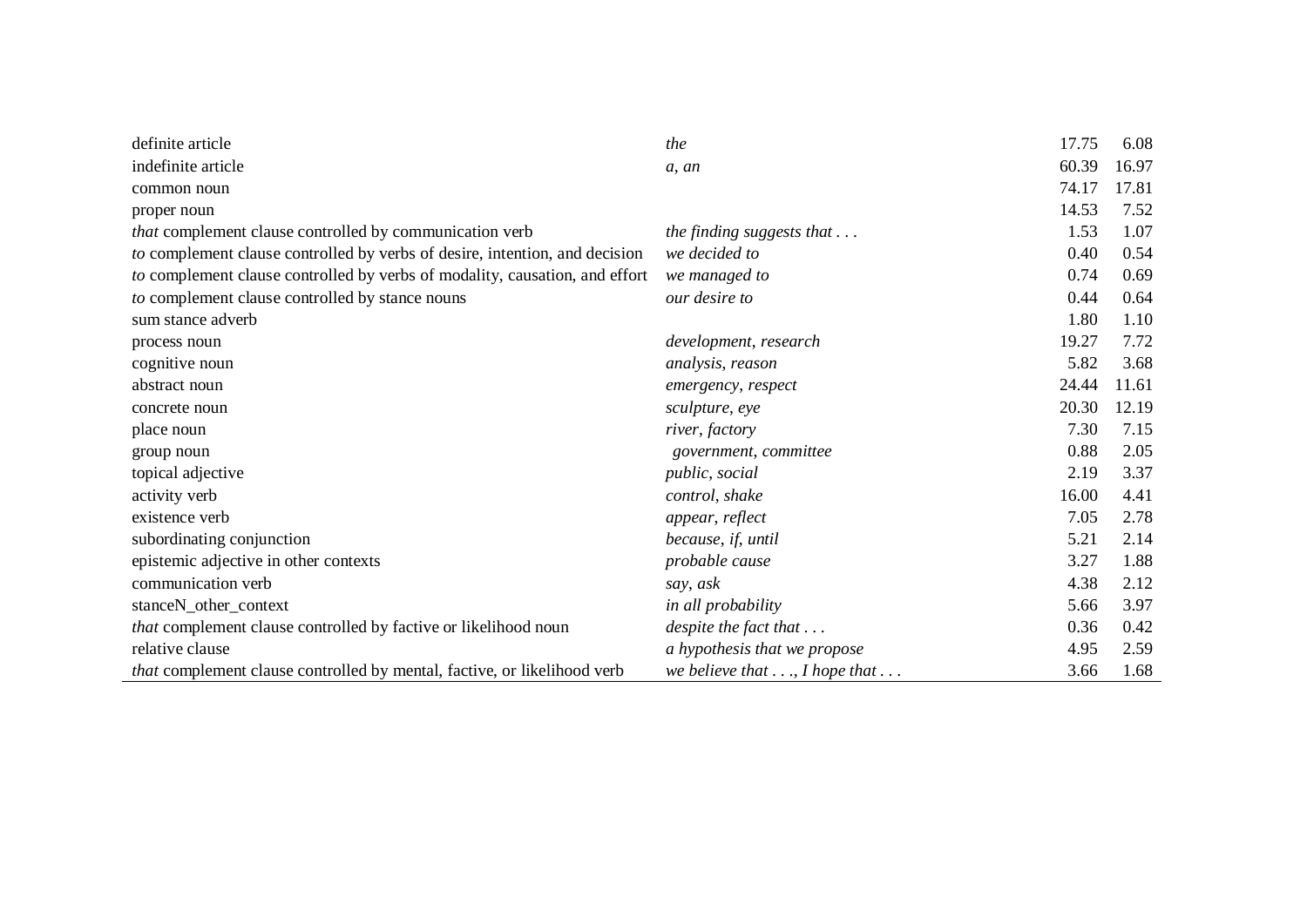# Appendix 3 Factor loadings

| Feature                                                                     | Factorl  | Factor <sub>2</sub> | Factor3  | Factor4  | Factor <sub>5</sub> | Factor <sub>6</sub> |
|-----------------------------------------------------------------------------|----------|---------------------|----------|----------|---------------------|---------------------|
| word length                                                                 | $-0.060$ | $-0.128$            | $-0.265$ | 0.663    | 0.239               | 0.024               |
| that deletion                                                               | 0.054    | 0.029               | 0.424    | $-0.059$ | 0.240               | $-0.040$            |
| contraction                                                                 | $-0.043$ | $-0.163$            | 0.757    | 0.010    | $-0.056$            | $-0.086$            |
| present tense verb                                                          | 0.687    | 0.289               | 0.086    | $-0.027$ | $-0.015$            | 0.068               |
| second person pronoun and possessive                                        | $-0.061$ | $-0.194$            | 0.866    | $-0.045$ | $-0.038$            | $-0.103$            |
| demonstrative pronoun                                                       | 0.182    | 0.375               | 0.187    | $-0.045$ | $-0.009$            | $-0.015$            |
| first person pronoun and possessive                                         | 0.347    | 0.051               | 0.285    | $-0.218$ | 0.100               | 0.084               |
| be verb                                                                     | 0.030    | 0.608               | $-0.112$ | $-0.050$ | 0.086               | 0.037               |
| nominal pronoun                                                             | 0.119    | 0.043               | 0.462    | $-0.061$ | 0.043               | 0.006               |
| modal of possibility                                                        | 0.202    | 0.490               | $-0.139$ | $-0.029$ | 0.079               | $-0.011$            |
| wh-clause                                                                   | 0.091    | 0.094               | 0.305    | 0.027    | 0.095               | 0.044               |
| preposition                                                                 | $-0.287$ | $-0.103$            | $-0.079$ | $-0.101$ | $-0.047$            | $-0.012$            |
| attributive adjective                                                       | 0.151    | $-0.038$            | $-0.125$ | 0.654    | $-0.208$            | $-0.235$            |
| past tense verb                                                             | $-0.665$ | $-0.205$            | 0.038    | $-0.168$ | 0.222               | $-0.040$            |
| third person pronoun and possessive except it                               | $-0.110$ | 0.066               | 0.604    | 0.275    | 0.098               | 0.010               |
| perfect aspect                                                              | $-0.398$ | 0.074               | 0.201    | 0.163    | 0.179               | $-0.022$            |
| coordinating conjunction – phrasal connector                                | $-0.061$ | $-0.077$            | 0.130    | 0.630    | $-0.053$            | $-0.156$            |
| nominalization                                                              | 0.121    | $-0.101$            | $-0.074$ | 0.243    | 0.006               | $-0.789$            |
| adverb                                                                      | $-0.248$ | 0.689               | $-0.009$ | 0.102    | 0.000               | $-0.094$            |
| modal of prediction                                                         | 0.157    | 0.461               | 0.082    | 0.057    | $-0.003$            | 0.028               |
| modal of necessity                                                          | 0.275    | 0.323               | 0.028    | 0.117    | 0.020               | $-0.045$            |
| conjunct                                                                    | 0.033    | 0.535               | $-0.089$ | $-0.061$ | 0.141               | $-0.002$            |
| predicative adjective                                                       | $-0.035$ | 0.589               | $-0.135$ | $-0.158$ | $-0.075$            | $-0.126$            |
| passive voice                                                               | $-0.013$ | $-0.360$            | $-0.175$ | $-0.287$ | 0.246               | $-0.206$            |
| communication verb in other contexts                                        | 0.194    | $-0.175$            | 0.028    | 0.027    | 0.522               | 0.021               |
| likelihood verb in other contexts                                           | 0.383    | 0.010               | $-0.114$ | 0.010    | 0.003               | $-0.140$            |
| stance $noun + prepositional phrase$                                        | 0.332    | 0.101               | $-0.008$ | 0.153    | 0.081               | $-0.102$            |
| determiner + stance noun                                                    | 0.583    | 0.004               | $-0.061$ | $-0.096$ | 0.101               | $-0.174$            |
| definite article                                                            | 0.555    | 0.020               | 0.086    | $-0.065$ | 0.056               | 0.078               |
| indefinite article                                                          | 0.712    | $-0.096$            | 0.012    | $-0.233$ | $-0.224$            | $-0.098$            |
| common noun                                                                 | $-0.102$ | $-0.243$            | $-0.202$ | $-0.002$ | $-0.051$            | 0.893               |
|                                                                             | $-0.223$ | $-0.255$            | $-0.037$ | $-0.218$ | 0.201               | 0.030               |
| proper noun                                                                 | $-0.143$ | 0.119               | 0.085    | 0.017    | 0.547               | $-0.004$            |
| that complement clause controlled by communication verb                     | 0.153    |                     | 0.328    | 0.256    | 0.048               | 0.054               |
| to complement clause controlled by verbs of desire, intention, and decision |          | 0.088               | 0.188    | 0.148    | 0.191               | 0.100               |
| to complement clause controlled by verbs of modality, causation, and effort | 0.202    | 0.028               |          |          |                     |                     |
| to complement clause controlled by stance nouns                             | $-0.035$ | 0.072               | 0.192    | 0.331    | 0.157               | 0.009               |
| sum stance adverb                                                           | $-0.212$ | 0.335               | 0.134    | 0.003    | $-0.023$            | $-0.088$            |
| process noun                                                                | 0.318    | $-0.184$            | $-0.100$ | 0.155    | 0.189               | 0.075               |
| cognitive noun                                                              | 0.305    | 0.023               | $-0.008$ | 0.176    | 0.226               | $-0.169$            |
| abstract noun                                                               | 0.729    | $-0.055$            | $-0.067$ | 0.164    | 0.003               | 0.099               |
| concrete noun                                                               | $-0.266$ | $-0.069$            | $-0.113$ | $-0.218$ | $-0.084$            | $-0.019$            |
| place noun                                                                  | 0.026    | $-0.003$            | 0.072    | 0.290    | $-0.381$            | 0.081               |
| group noun                                                                  | $-0.109$ | $-0.021$            | 0.316    | 0.292    | $-0.054$            | 0.020               |
| topical adjective                                                           | $-0.028$ | 0.034               | 0.227    | 0.624    | $-0.077$            | $-0.016$            |
| activity verb                                                               | 0.446    | $-0.220$            | 0.178    | $-0.195$ | 0.038               | $-0.022$            |
| existence verb                                                              | 0.281    | 0.086               | 0.017    | 0.050    | 0.206               | 0.100               |
| subordinating conjunction                                                   | 0.097    | 0.481               | 0.073    | $-0.257$ | 0.039               | 0.052               |
| epistemic adjective                                                         | 0.013    | 0.474               | $-0.098$ | 0.021    | $-0.023$            | $-0.023$            |
| communication verb                                                          | 0.222    | 0.012               | 0.188    | 0.080    | 0.457               | 0.033               |
| stance noun in other contexts                                               | 0.595    | 0.002               | $-0.030$ | 0.038    | 0.118               | $-0.182$            |
| <i>that</i> complement clause controlled by factive or likelihood noun      | 0.111    | 0.272               | 0.013    | $-0.005$ | 0.227               | $-0.028$            |
| relative clause                                                             | 0.296    | 0.148               | 0.184    | 0.169    | 0.096               | 0.098               |
| that complement clause controlled by mental, factive, or likelihood verb    | 0.018    | 0.222               | 0.029    | $-0.242$ | 0.371               | $-0.090$            |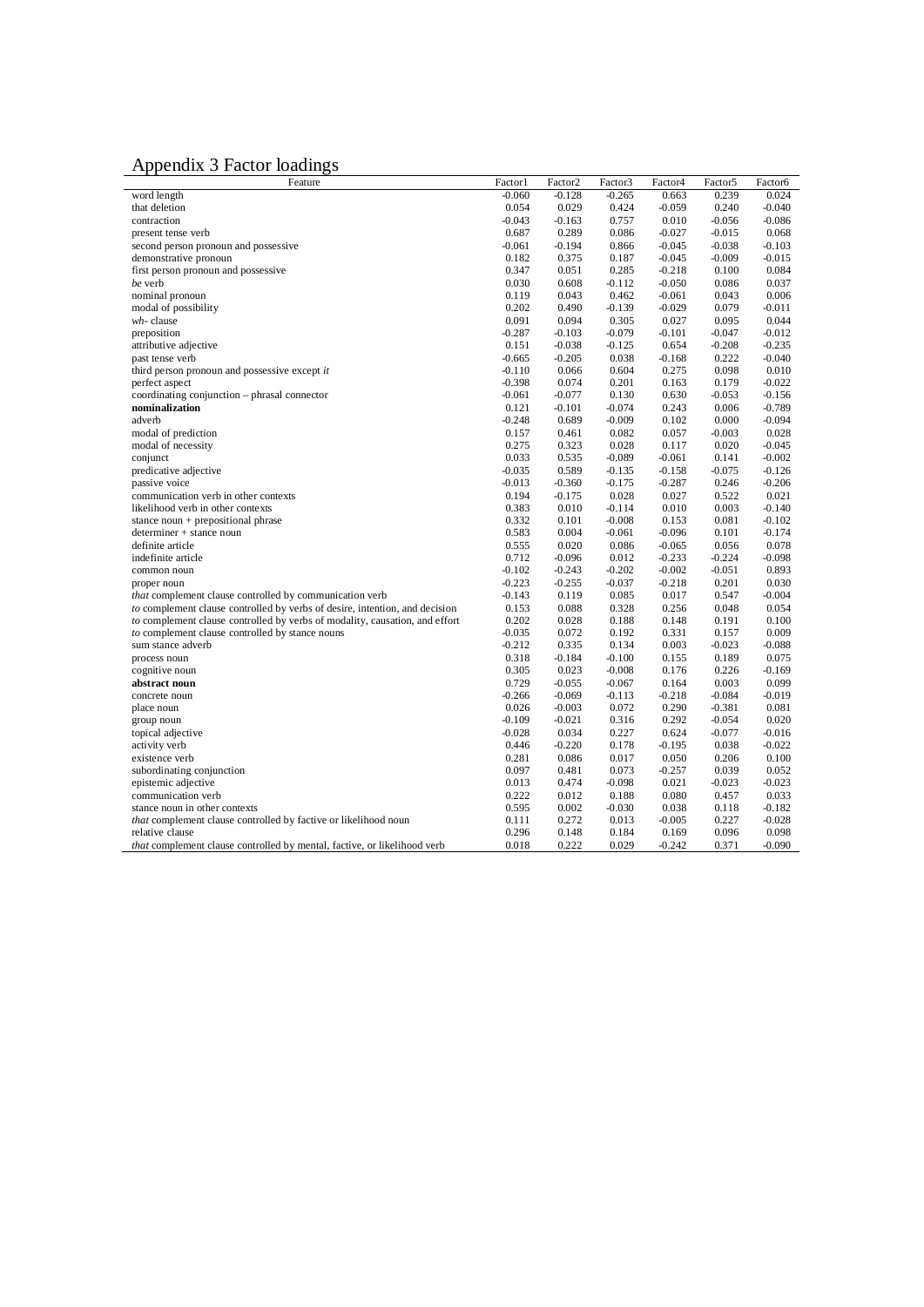Figure 1: Scree plot

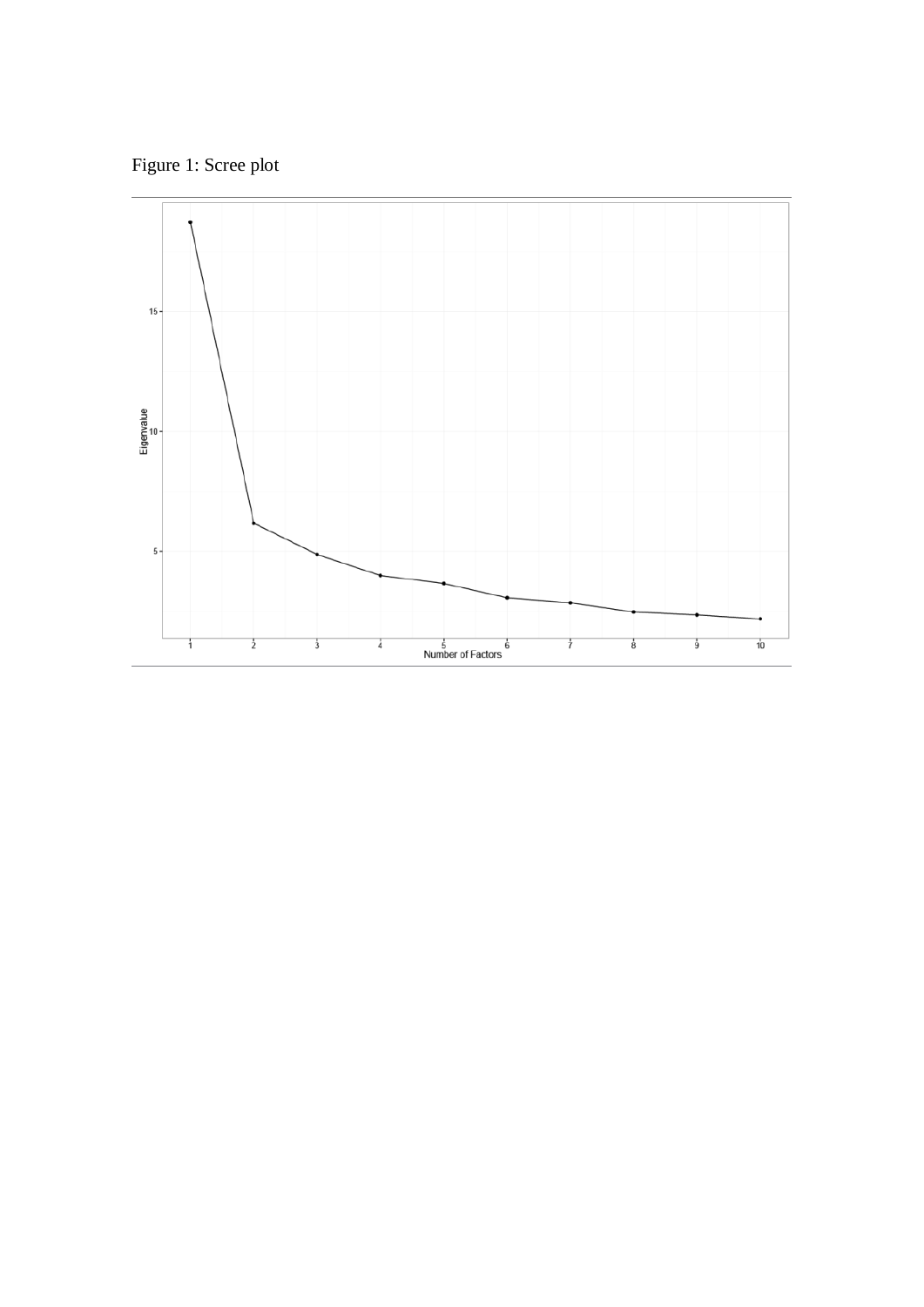Figure 2. Mean Dimension Score and Standard Deviation of Each Journal in Each Dimension.

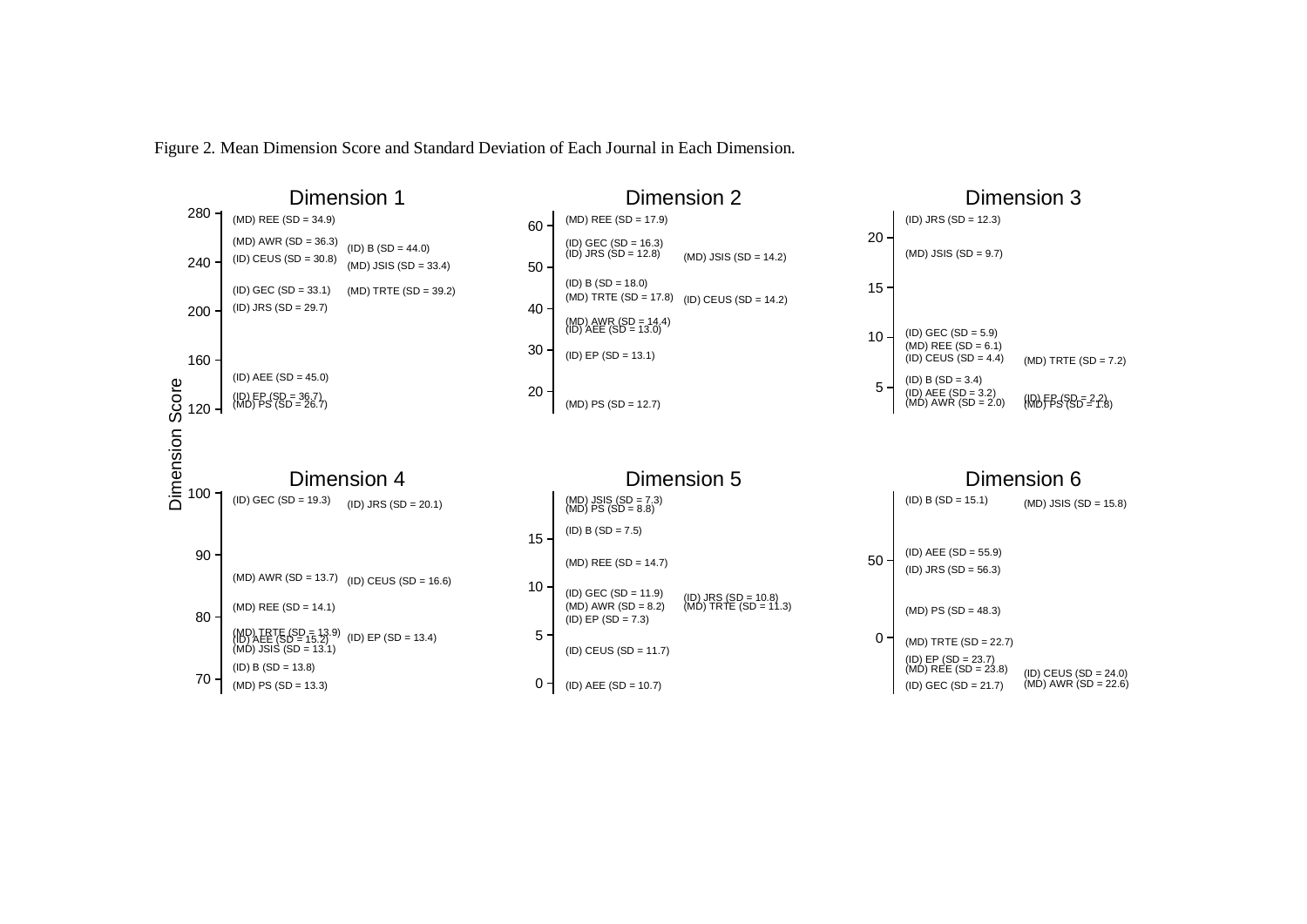Figure 3. Dendrogram and Constellations



Constellation